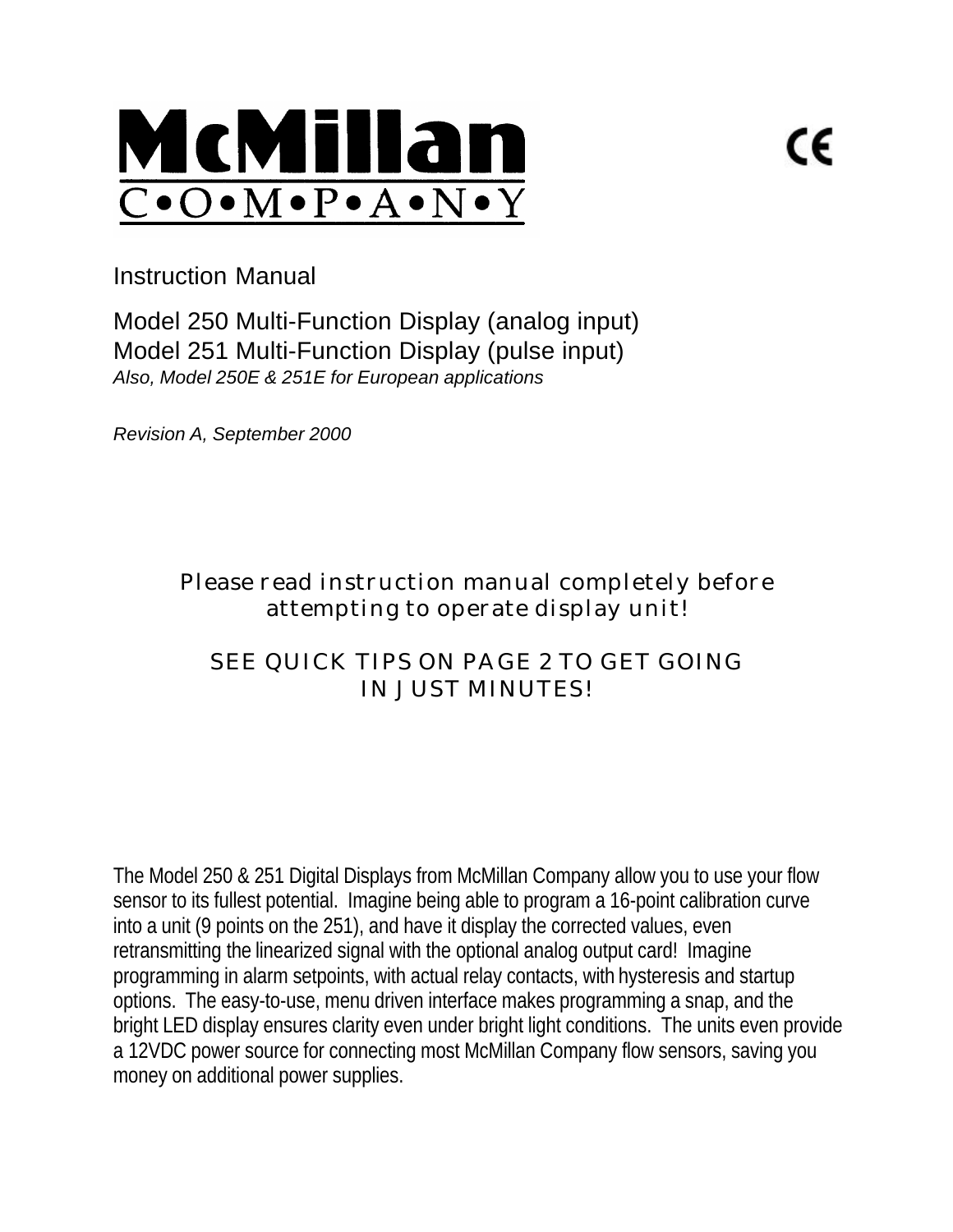# *TABLE OF CONTENTS*

| A. INSTALLATION                                                        |  |
|------------------------------------------------------------------------|--|
|                                                                        |  |
|                                                                        |  |
|                                                                        |  |
|                                                                        |  |
|                                                                        |  |
|                                                                        |  |
| <b>B. PROGRAMMING THE DISPLAY</b>                                      |  |
|                                                                        |  |
|                                                                        |  |
|                                                                        |  |
|                                                                        |  |
|                                                                        |  |
|                                                                        |  |
|                                                                        |  |
|                                                                        |  |
|                                                                        |  |
|                                                                        |  |
|                                                                        |  |
|                                                                        |  |
|                                                                        |  |
|                                                                        |  |
|                                                                        |  |
|                                                                        |  |
| C. OPERATING THE DISPLAY                                               |  |
|                                                                        |  |
|                                                                        |  |
| 3. Monitoring and Changing the Setpoints (if installed and enabled) 23 |  |
|                                                                        |  |
|                                                                        |  |
| E. SPECIFICATIONS                                                      |  |
|                                                                        |  |
|                                                                        |  |
|                                                                        |  |
|                                                                        |  |
|                                                                        |  |
|                                                                        |  |

# *QUICK TIPS*

*1. Do not skip sections! It is very important to follow the manual step-by-step to keep from getting lost.*

- *2. Write down all your values as you program them in this will make slight adjustments later a snap!*
- *3. If you get lost during Programming, just press DSP it will return you to Ready Mode.*
- *4. Send your unit into the factory for custom programming of setpoints, calibration curves, etc.*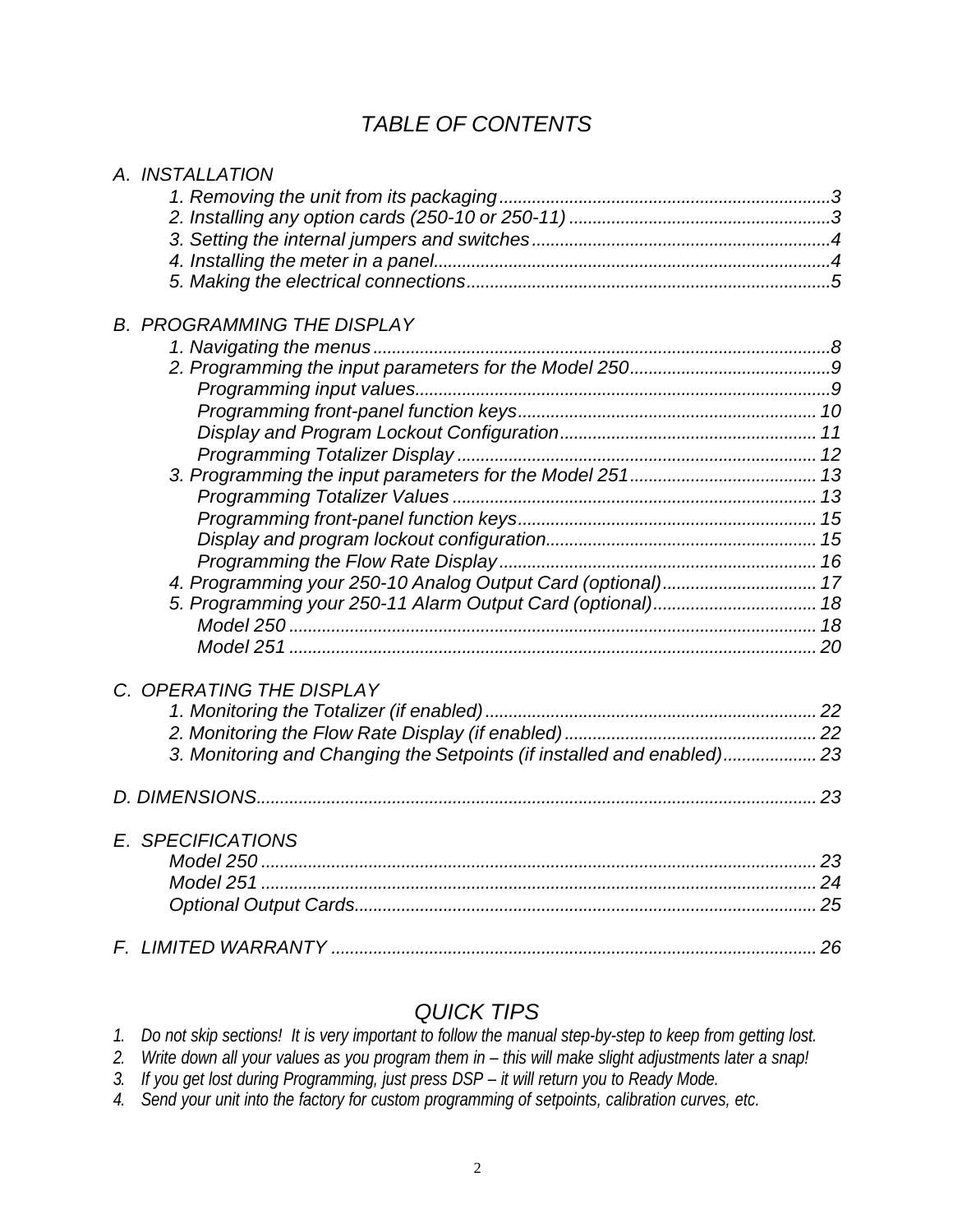# **A.** Installation

# *1. Removing the unit from its packaging*

It is very important to carefully remove all items from the packaging. Your Model 250/251 packaging should include the following:

- a. Digital display unit
- b. Power cord (USA for Model 250/251, European for Model 250E/251E)
- c. Panel gasket (for sealing unit)
- d. Panel latch to mount unit (usually already installed on display unit)
- e. Instruction manual
- f. Any option cards you may have ordered

# *2. Installing any option cards (250-10 or 250-11)*

If you ordered the 250-10 Analog Output card or the 250-11 Alarm Output card, you must install these cards before proceeding with the installation of the meter. If not, skip to section 3.

To access the card slots on the Model 250/251, remove the main assembly from the rear of the case. Squeeze the finger holds on the rear cover, or use a small screwdriver to depress the side latches to



Figure A.1. Diagram of option card locations.

release it from the case. It is not necessary to separate the rear cover from the main circuit card.

Inside, there are three card slots. Remove your option card from the packaging, taking care to protect the card against electrostatic damage. Install the card in the appropriate slot as shown in Figure A.1, with the terminal strip towards the rear of the display unit.

Once the card has been installed, reassemble the case by sliding the meter base back into the meter case. The case is locked when the latch locks into the case slot.

Apply the option card label (included with option card) to the bottom side of the meter. Do not cover the vents on the top surface of the meter. The surface of the case must be clean for the label to adhere properly. Apply the label to the area designated by the large case label.

*NOTE: Do not adjust or change any jumper or DIP switch settings inside the display unit unless indicated in section 3 below. Doing so may alter the function of the unit*.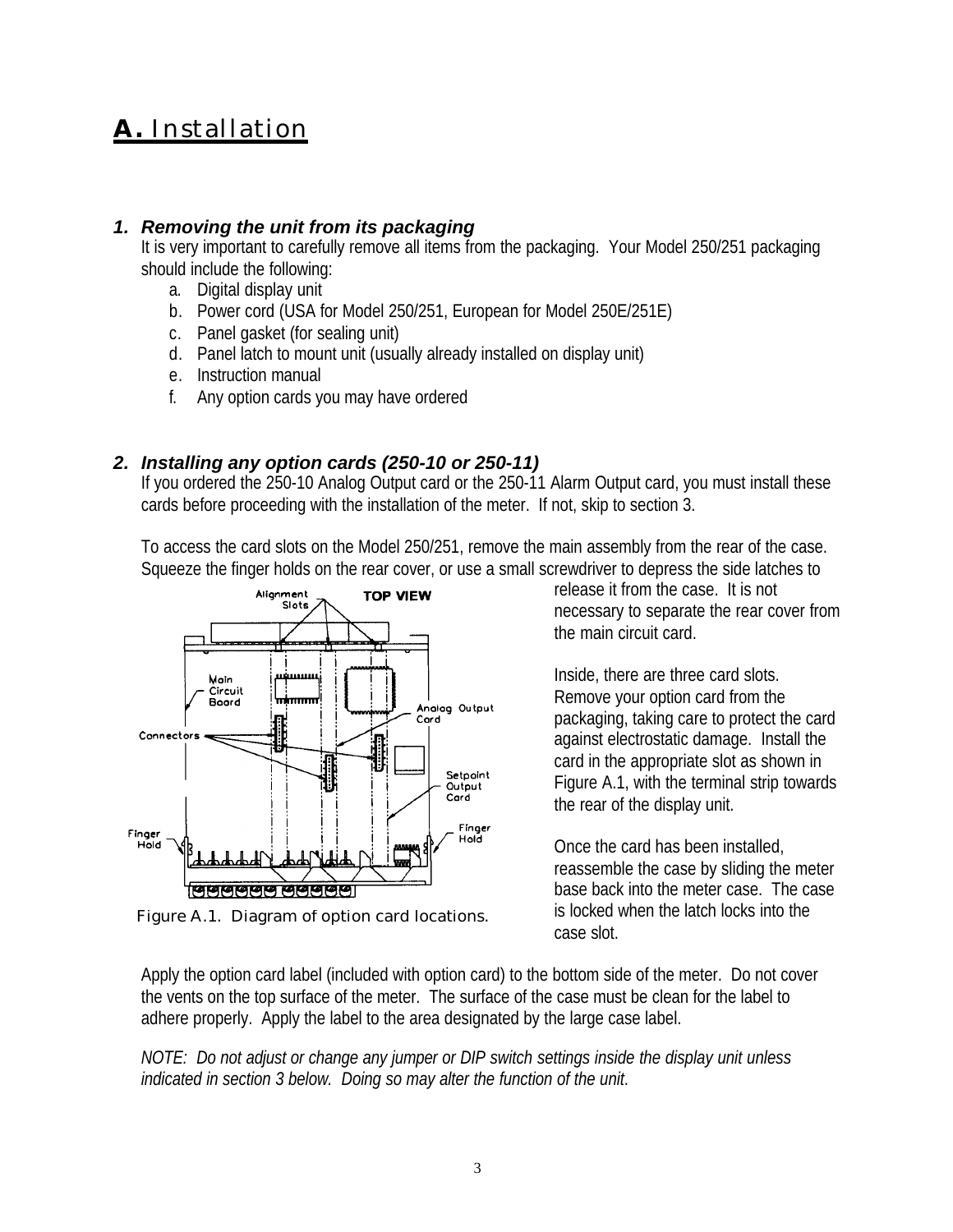### *3. Setting the internal jumpers and switches*

If you are using the Model 106 Flo-Sensor with the Model 251 Display, you must first set the DIP switch inside of the unit. *NOTE:* Unless you are using the Model 106 with the Model 251, do not change any jumper or switch settings inside the unit. Doing so may alter the function of the unit.

To access the DIP switch on the Model 251, remove the meter base from the meter case by firmly squeezing and pulling back on the side rear finger tabs. This should lower the latch below the case slot (which is located just in front of the finger tabs). It is recommended to release the latch on one side, then start the other side latch.

The DIP switch is located near the center of the printed circuit board. If using the Model 106 with the Model 251, turn switch #2 OFF. All other switches should also be OFF.

Reassemble the case by sliding the meter base back into the meter case. The case is locked when the latch locks into the case slot.

*NOTE: For all McMillan products other than the 106, switch #2 should be left ON.*

# *4. Installing the meter in a panel*

The Model 250/251 meets NEMA 4X/IP65 requirements for indoor use when properly installed. The unit is intended to be mounted in an enclosed panel. Prepare the panel cutout to the dimensions shown in Figure A.2. Remove the panel latch from the unit. Slide the panel gasket over the rear of the



Figure A.2. Installation of the display in a panel.

unit to the back of the bezel. The unit should be installed fully assembled. Insert the unit into the panel cutout.

While holding the unit in place, push the panel latch over the rear of the unit so that the tabs of the panel latch engage in the slots of the case. The panel latch should be engaged in the farthest forward slot possible. To achieve a proper seal, tighten the latch screws evenly until the unit is snug in the panel (torque to approximately 7 in/lbs). Do not over-tighten the screws.

*Notes about environment: The unit should be installed in a location that does not exceed maximum operating temperature and provides good air circulation. Placing the unit near devices that generate excessive heat should be avoided.*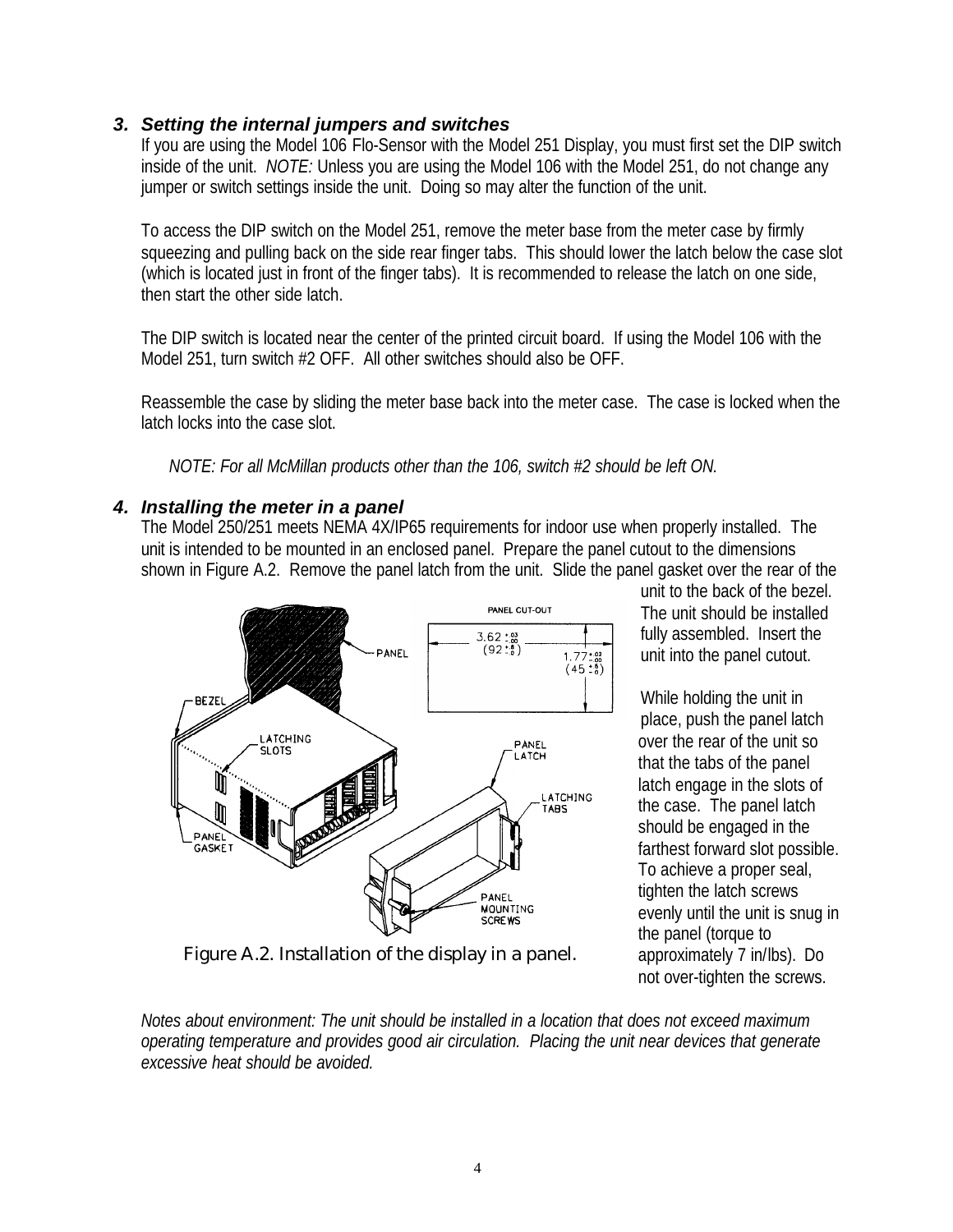*CAUTION: The bezel should be cleaned only with a soft cloth and neutral soap product. DO NOT USE SOLVENTS! Continuous exposure to direct sunlight may accelerate the aging process of the bezel. Do not use tools of any kind (screwdrivers, pens, pencils, etc.) to operate the keypad of the unit.*

# *5. Making the Electrical Connections*

After removing the unit from the packaging, you may begin wiring the unit into your application.

Electrical connections are made via screw-clamp terminals located on the back of the meter. All conductors should conform to the meter's voltage and current ratings. All cabling should conform to appropriate standards of good installation, local codes, and regulations. It is recommended that the power supplied to the meter (AC) be protected by a fuse or circuit breaker.

When wiring the meter, compare the numbers embossed on the back of the meter case against those shown in the tables below (step b) for proper wire position. Strip the wire, leaving approximately 0.3" (7.5 mm) bare lead exposed (stranded wires should be tinned with solder). Insert the lead under the correct screw-clamp terminal and tighten until wire is secure. Pull on wire to verify tightness. Each terminal can accept up to one #14 AWG (2.55 mm) wire, two #18 AWG (1.02 mm), or four #20 AWG (0.61 mm).

a. You must first connect the power to the unit. Take the provided power cord out of the packaging. Insert the two wires in the screw-clamp terminal strip, on positions 1 & 2 labeled AC. It is not important which wire goes to which position, as long as b oth are securely tight and properly inserted into positions 1 & 2.

*CAUTION: When dealing with high voltage, take extra precaution. Insure that the power cord is not plugged in when connecting it to the display. Also, insure that no extra bare copper is left after the wires are tightened down.*

b. Now it is time to make the connections to the flow sensor. Select your McMillan product below and make the connections as indicated. Connect the colored wires as indicated to the appropriate screw-terminal:

### **100, 110, S-110, S-113, 101, 102, S-111, S-112, S-114, G111, G112**

These products require the 100-17 cable assembly to be connected to the Model 250 Display. If you did not order this cable, please contact the factory to order one for each flow sensor you purchased.

These products are only compatible with the Model 250.

| 100-17 Cable | Rear Terminal Position (Model 250/250E) |
|--------------|-----------------------------------------|
| RED.         | Position 6 (+EXCITATION)                |
| <b>WHITE</b> | Position 3 (VOLT/OHM)                   |
| BI ACK       | Position 5 (COMM)                       |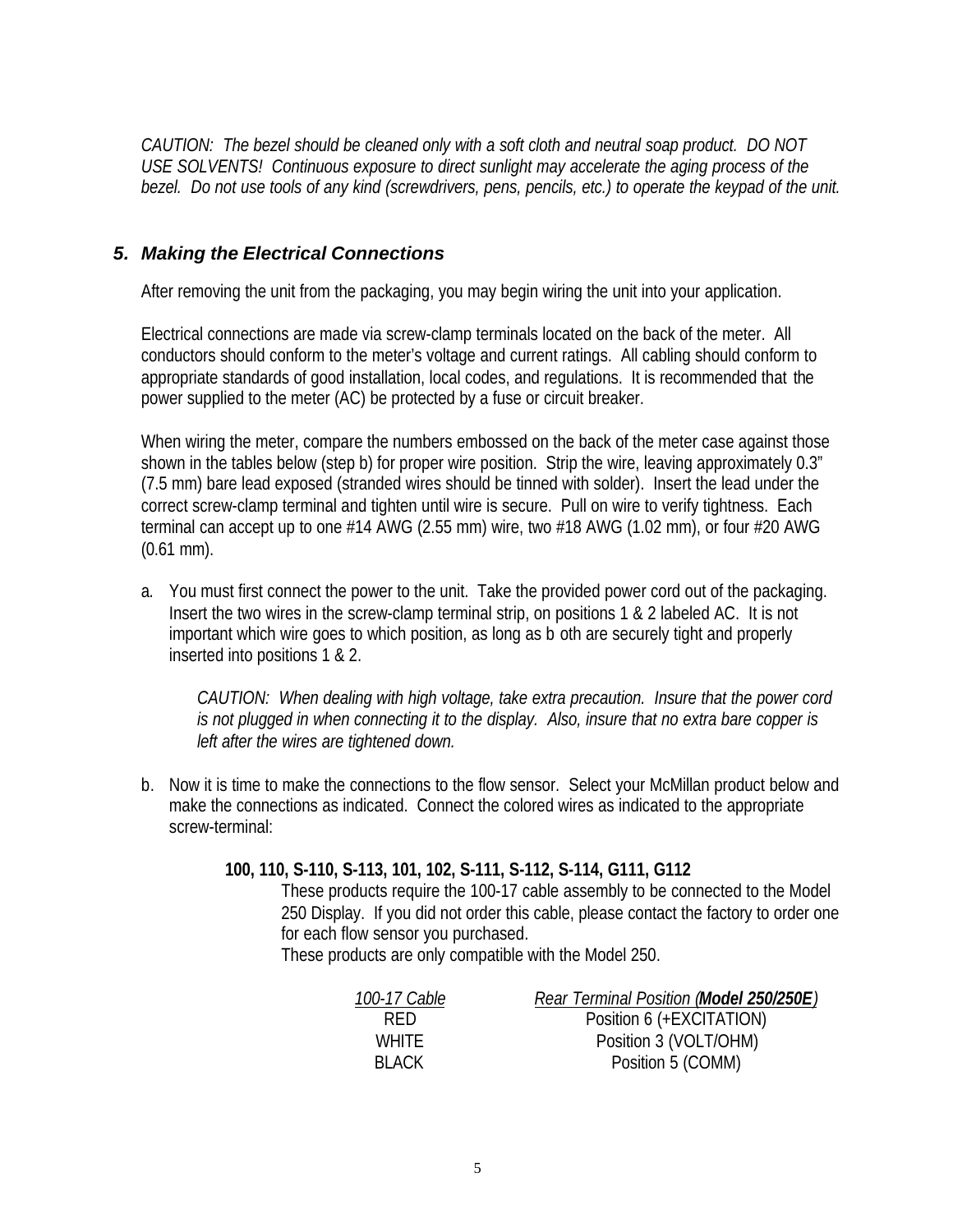#### **50K, 50S, 50D, 50SD**

These products require the 50-C-X cable assembly to be connected to the Model 250 Display. If you did not order this cable, please contact the factory to order one for each flow sensor you purchased.

Also, these products are only compatible with the Model 250.

| 50-C-X Cable | Rear Terminal Position (Model 250/250E) |
|--------------|-----------------------------------------|
| RED.         | Position 6 (+EXCITATION)                |
| ORANGE       | Position 3 (VOLT/OHM)                   |
| BLACK, BROWN | Position 5 (COMM)                       |

### **101T, 102T, 104**

These products require the 100-17T cable assembly to be connected to the Model 250/251 Displays. If you did not order this cable, please contact the factory to order one for each flow sensor you purchased.

| 100-17T Cable | Rear Terminal Position (Model 250/250E) |
|---------------|-----------------------------------------|
| <b>RED</b>    | Position 6 (+EXCITATION)                |
| <b>WHITE</b>  | Position 3 (VOLT/OHM)                   |
| <b>BLACK</b>  | Position 5 (COMM)                       |
| <b>GREEN</b>  | Not Used                                |
| 100-17T Cable | Rear Terminal Position (Model 251/251E) |
| <b>RED</b>    | Position $3 (+12V)$                     |
| <b>WHITE</b>  | Not Used                                |
| <b>BLACK</b>  | Position 4 (COMM)                       |
| <b>GREEN</b>  | Position 5 (INPUT A)                    |
|               |                                         |

#### **G101, G102**

These products are compatible with either the Model 250 or 251. Select the appropriate chart for your display:

| <b>Integrated Cable</b>                                                        | Rear Terminal Position (Model 250/250E)                                                                                 |
|--------------------------------------------------------------------------------|-------------------------------------------------------------------------------------------------------------------------|
| <b>RFD</b>                                                                     | Position 6 (+EXCITATION)                                                                                                |
| <b>WHITE</b>                                                                   | Position 3 (VOLT/OHM)                                                                                                   |
| <b>BLACK</b>                                                                   | Position 5 (COMM)                                                                                                       |
| <b>GREEN</b>                                                                   | Not Used                                                                                                                |
|                                                                                |                                                                                                                         |
| <b>Integrated Cable</b><br><b>RFD</b><br>WHITE<br><b>BLACK</b><br><b>GREEN</b> | Rear Terminal Position (Model 251/251E)<br>Position $3 (+12V)$<br>Not Used<br>Position 4 (COMM)<br>Position 5 (INPUT A) |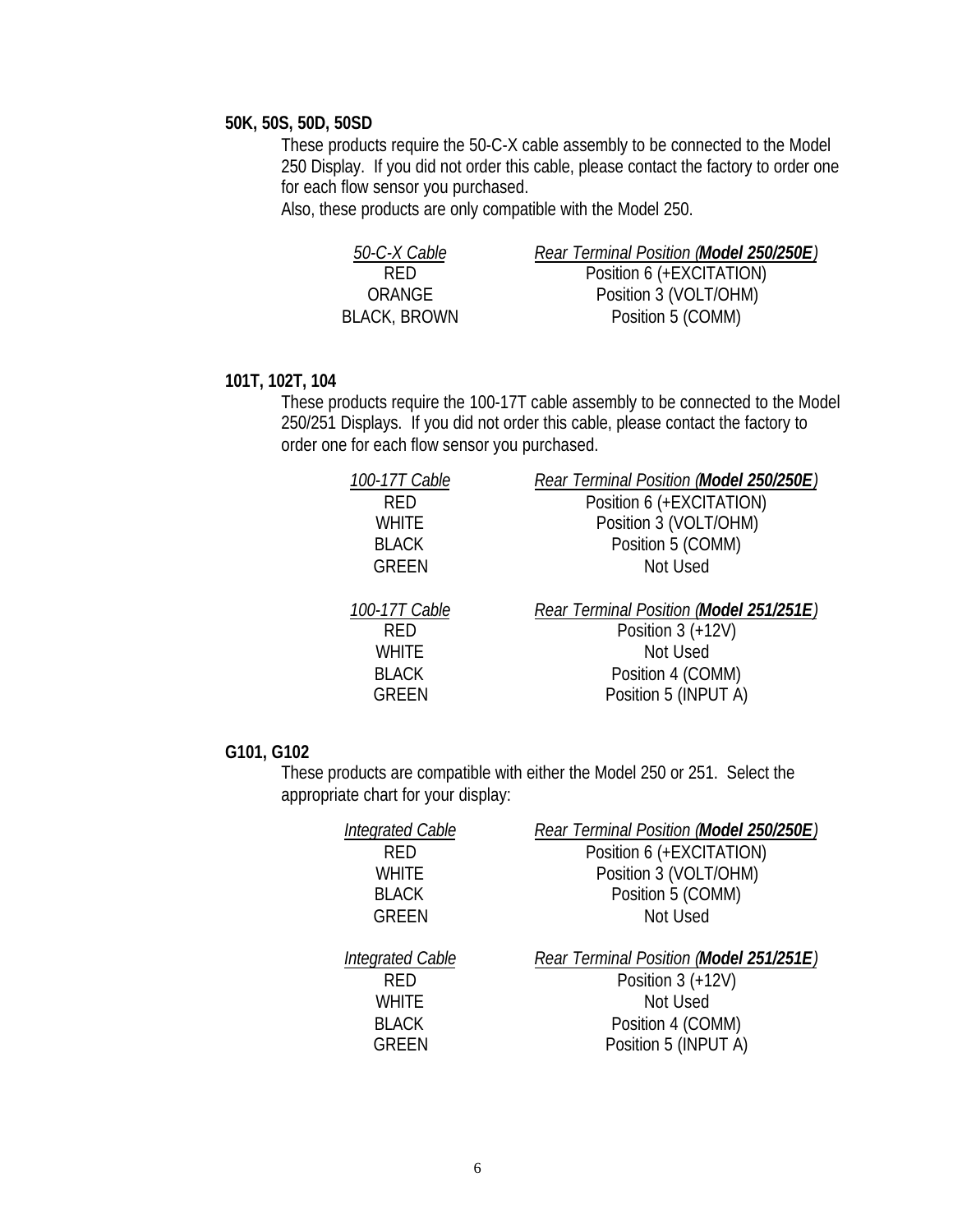**105**

This product is compatible with either the Model 250 or 251. Select the appropriate chart for your display:

> *Integrated Cable Rear Terminal Position (Model 250/250E) Integrated Cable Rear Terminal Position (Model 251/251E)* ORANGE, YELLOW Not Used

RED Position 6 (+EXCITATION) YELLOW Position 3 (VOLT/OHM) BLACK, BROWN Position 5 (COMM) GREEN, ORANGE Not Used

RED Position 3 (+12V) BLACK, BROWN Position 4 (COMM) GREEN Position 5 (INPUT A)

#### **106 (with NO MSB)**

This product is only compatible with the Model 251.

| Integrated Cable    | Rear Terminal Position (Model 251/251E)                                        |
|---------------------|--------------------------------------------------------------------------------|
| <b>RFD</b>          | Position $3 (+12V)$                                                            |
| <b>WHITE</b>        | Position 5 (INPUT A)                                                           |
| <b>BLACK, GREEN</b> | Position 4 (COMM)                                                              |
|                     | NOTE: If you are using the Model 106 with the Model 251, you must also change  |
|                     | the setting of the internal DIP switch. See section 3 (on page 4) for details. |

c. Once connections to the flow sensor have been made, it is time to wire any option cards you may have ordered. If you did not install any option cards, please skip to step d on page 8.

### **250-10 Analog Output Card**

This card allows the Model 250/251 to transmit linearized analog signals (either 4-20 mA or 0-10 VDC) to your data logger or data acquisition system. The 250-10 can only output either current or voltage at one time.

*To use the 250-10 for current (0-20 mA, 4-20 mA) output:* Connect your current loop to screw-terminals **18** (output) and **19** (common). Your current loop should not exceed 500 ohms in resistance.

*To use the 250-10 for voltage (0-5 VDC, 1-5 VDC, 0-10 VDC) output:* The signal output for voltage is on screw-terminals **16** (positive) and **17** (common). The device you connect should not have resistance less than 10 Kohms.

#### **250-11 Alarm Output Card**

This card allows the Model 250/251 to open/close relay contacts based on values the user programs. Four relay contacts are included that may be used for high/low flow alarms, etc.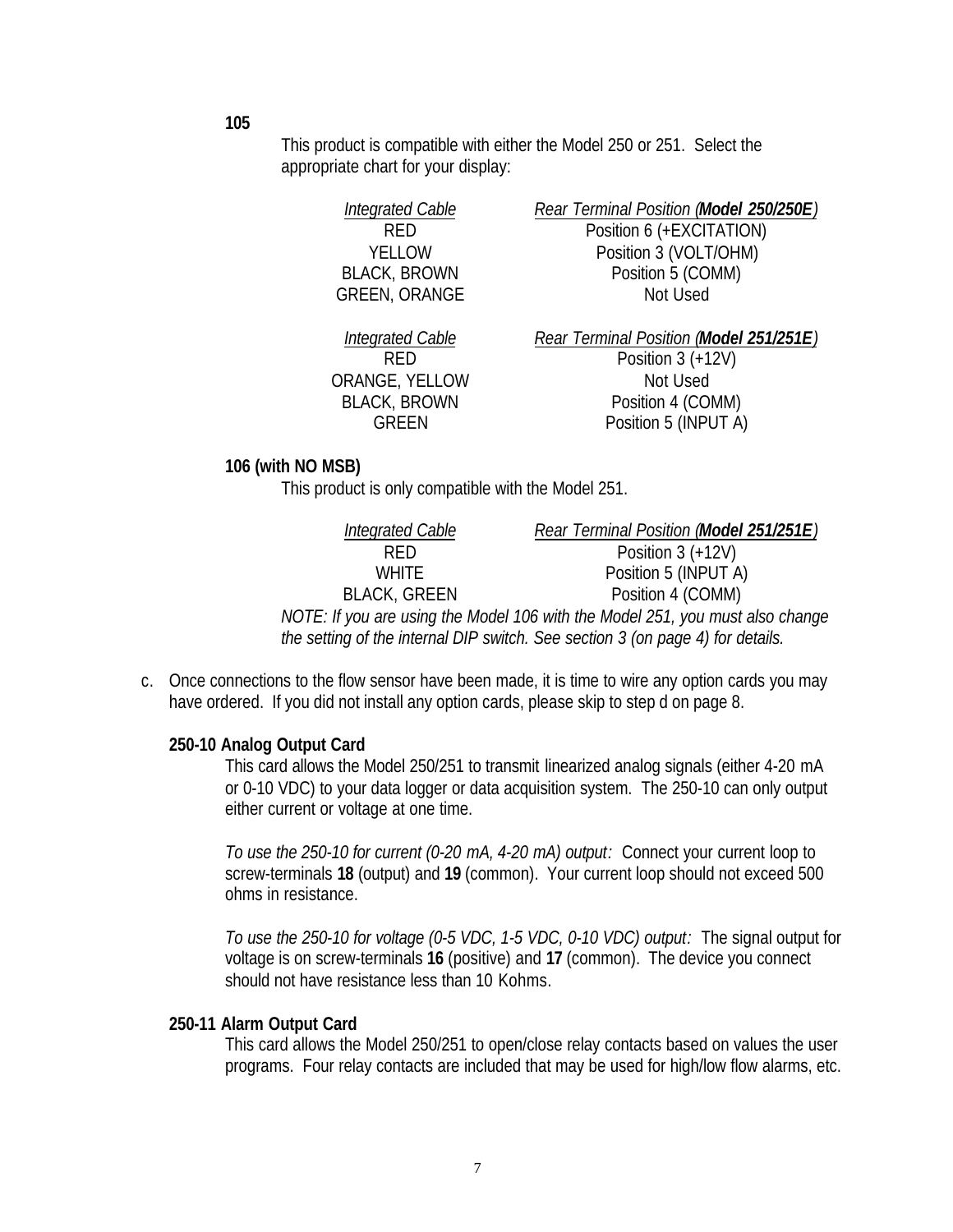Two relays are utilized, each providing two outputs sharing a common ground. Relay1 has contacts on screw-terminal **20** (output) and **21** (common). Relay2 has contacts on screwterminal **21** (common) and **22** (output). Both share 21 as a common contact.

Relay3 has contacts on screw-terminal **23** (output) and **24** (common). Relay4 has contacts on **24** (common) and **25** (output). Both share 24 as a common contact.

Please note that these contacts should not switch more than 250V or 3 amps each.

d. Once wiring is complete, it is time to power up the unit. Connect the power cord to AC power, and the unit should initialize, turning each LED segment on as a self-test, then displaying information about software version. After a few seconds, the unit should enter Ready Mode and display zeros (assuming it has not been used before).

Now, the unit must be programmed before use.

# B. Programming the Display

# *1. Navigating the menus*

In order to program the display, you must understand how the front panel buttons are used to navigate through the menus.

Also, the display unit can be in two different modes: Ready and Program. In Ready mode, it is monitoring, totalizing, and displaying current status. Program mode is used to calibrate, adjust setpoints, and configure options. Program mode is easily identified – while in Program mode, the display will alternate between the current menu selection and the value.

The buttons on the front of the unit perform the following functions:

*DSP:* In Ready mode, this button cycles between the various display modes: Flow Rate, Totalizer (and Max/Min for the Model 250) Displays. In Program mode, it ends Program mode and returns you to Ready mode.

*PAR:* If in Ready mode, pressing this button will enter Program mode. Once in Program mode, this button becomes a select button, entering whatever selection is currently displayed.

*F1D*: (function key 1) In Ready mode, this button can be programmed to perform various functions. In Program mode, it is used to browse forward through menus.

*F2Ñ:* (function key 2) In Ready mode, this button can be programmed to perform various functions. In Program mode, it is used to browse backwards through menus.

**RST:** In Ready mode, this button will reset the Totalizer display. It is disabled in Program mode.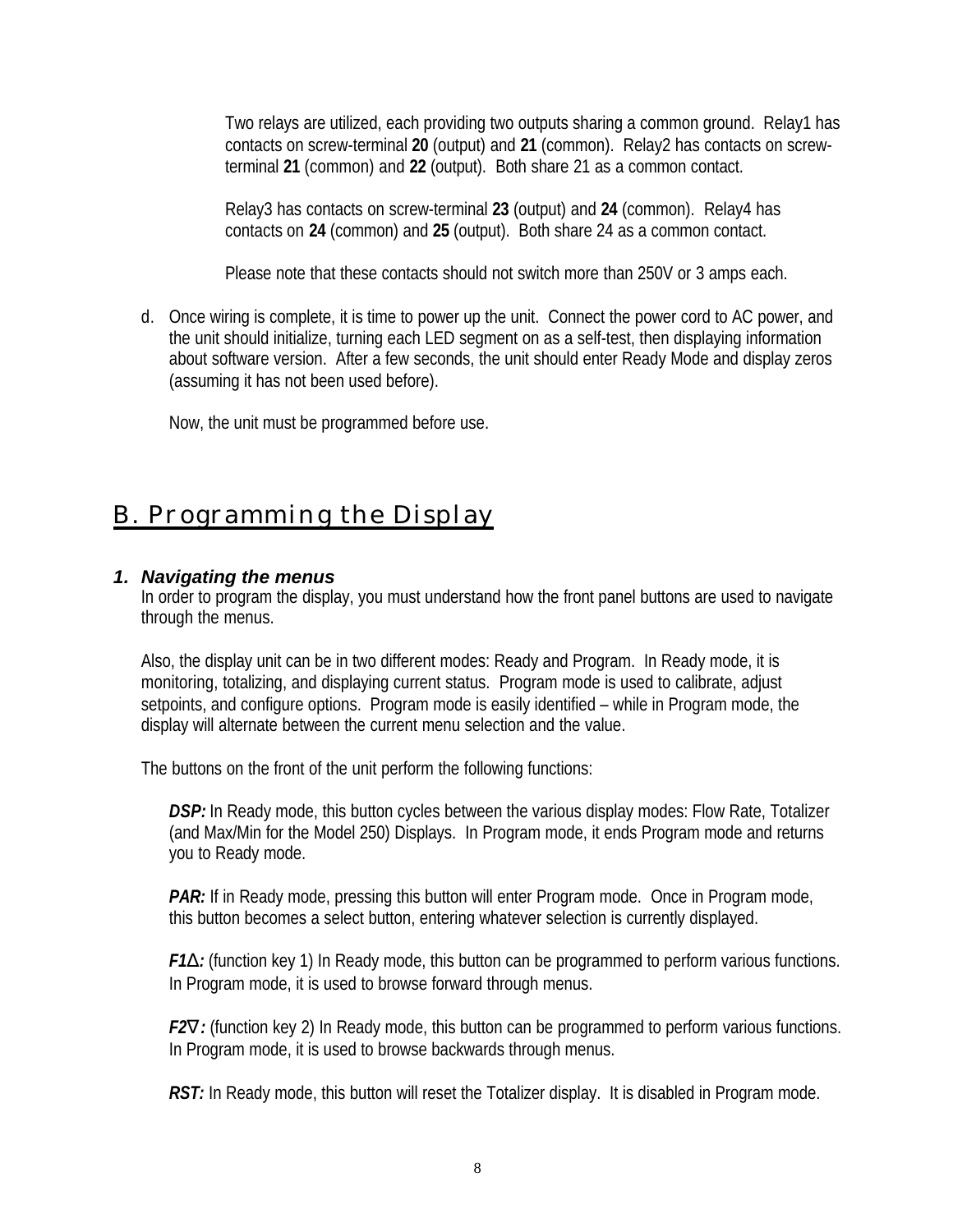# *2. Programming the input parameters for the Model 250*

If you get lost when programming, simply press the DSP button to return to Ready Mode. Skip to Section 3 on page 13 to program the Model 251.

#### **MODEL 250 ONLY**

PROGRAMMING INPUT VALUES (Model 250 Only)

- a. If in Ready mode, press PAR to enter Program mode. The screen will alternate.
- b. Press the F1Δ button once. The screen should now read 1-INP (alternating).
- c. Press PAR to select "rANGE" (input range selection).
- d. Use the arrow keys (F1 $\Delta$  and F2 $\nabla$ ) to browse until you find "20v" (the v looks like the letter u).
- e. Press PAR to select "20v".
- f. Now the screen should read "deCPt" (display decimal point).
- g. Using the arrow keys, select the number of decimals you wish to display. This setting only affects the Flow Rate, Max, and Min Displays. The Totalizer Display decimal place is set later. Keep in mind that the unit can only display 5 total digits, so if you have too many decimal places, your flow rate may not fully display. For example, if your maximum flow rate is 1000 (i.e., mL/minute), you can only display one decimal ("1000.0"). However, if your maximum flow rate is 2 (i.e., 2 GPM), then you could display up to 4 decimal places ("2.0000").
- h. Once you have selected the number for decimals, press PAR. The screen should now read "round" (display rounding).
- i. This function should always be set to "1". Use the arrow keys to select "1" and press PAR.
- j. The screen should now read "FILtr" (filter setting). This value (in seconds) can be used to filter the Flow Rate Display readout, making the readout appear smoother. Use higher numbers for more filtering, "0" for no filtering. For most applications, "1.0" provides a good balance for filtering and response time.
- k. Once you have selected your filter time, press PAR again. The screen should now read "bANd" (filter band). This value should be "10". Once "10" is selected, press PAR.
- l. The screen will now read "PtS" (scaling points). On this screen, you select how many scaling points you would like to program into the unit for linearization purposes. For instance, to program a linear display, select "2" – one point for zero and one other point. However, most McMillan flow sensors are slightly non-linear, and the Model 250 accepts up to 16 linearization points for correcting that linearity. All McMillan flow sensors come with a calibration certificate that can be used for programming. If the certificate has 4 points, select "5" on the PtS screen (4 points plus zero). If the certificate has 3 points, select "4" on the PtS screen (3 points plus zero). If you perform your own calibrations, specify the number of calibration points you would like to program, always adding one for zero. The calibration points should be programmed in order from lowest to highest. Press PAR once your desired number of calibration points is selected.
- m. The screen will now read "StYLE" (scaling style). The Model 250 provides two options for programming values: Apply and Key-In. Apply mode allows you to connect the flow sensor, adjust it to a known constant flow rate, and program the display value without having to enter the input value. In Key-In mode, you must already know the output of the flow sensor at various flow rates (for example, have a factory-issued calibration certificate). Select "APLY" for Apply mode or "KEY" for Key-in mode. Press PAR when you have made your selection.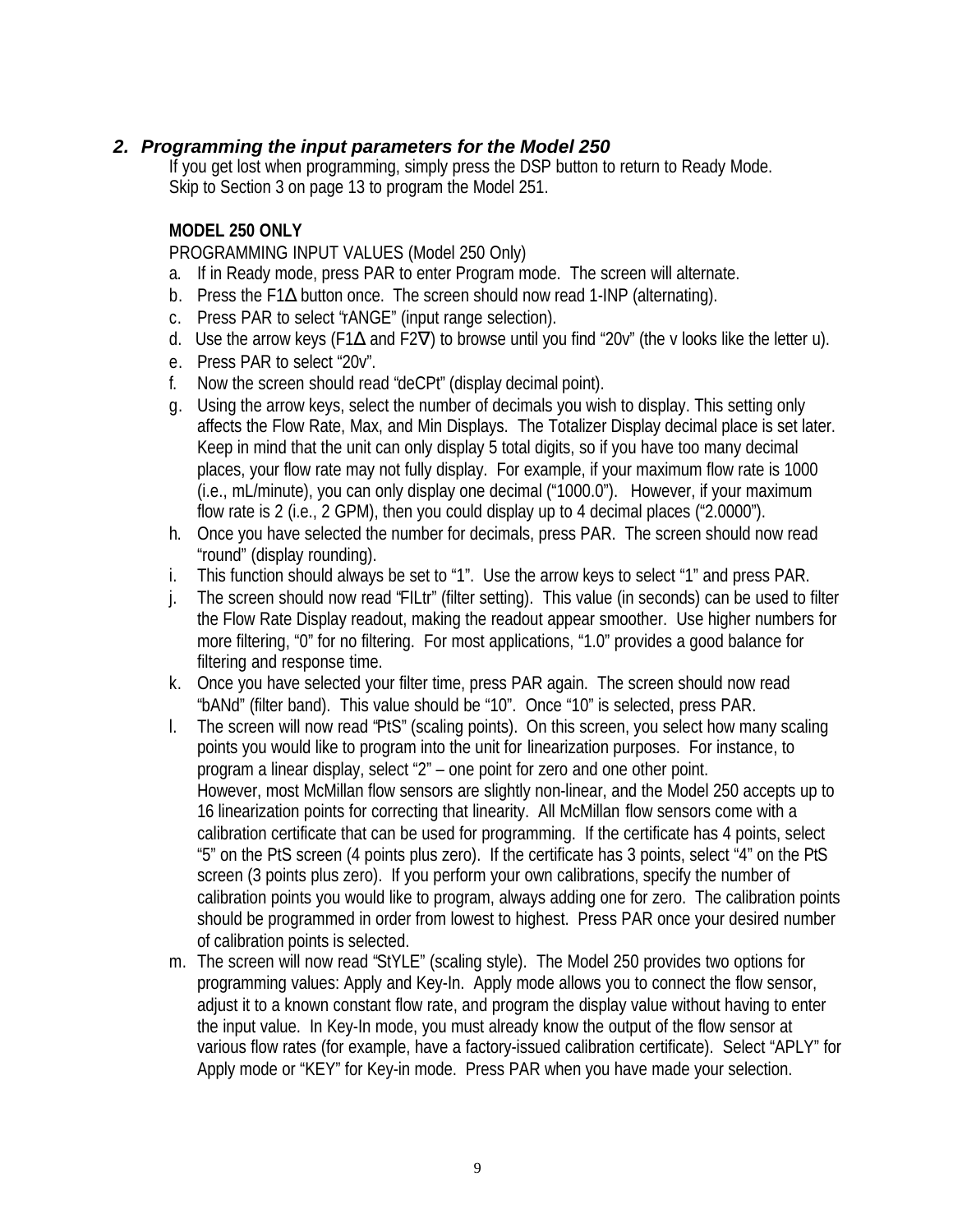- n. The screen will now show "INP 1" (input value for scaling point 1). If you are using Key-In mode, use the arrow keys to select your first input point in volts DC (usually zero). If you are using Apply mode, adjust flow to your first desired scaling point (usually zero). Once selected, press PAR.
- o. The screen will now show "dSP 1" (display value for scaling point 1). Using the arrow keys, enter your first coordinating display value in your engineering units (i.e., mL/min, GPM, etc.). This is the number you want the Flow Rate Display to show when it receives the signal you set in step n. Press PAR when complete.
- p. The screen will now show "INP 2" (input value for scaling point 2). If you are using Key-In mode, use the arrow keys to select your second input point in volts DC (i.e., 1.25 VDC). If you selected Apply mode, adjust the flow rate of your flow sensor to your second desired scaling point (i.e., 125 mL/min). Once selected, press PAR.
- q. The screen will now show "dSP 2" (display value for scaling point 2). Using the arrow keys, enter your second coordinating display value in your engineering units (i.e., mL/min, GPM, etc.)This is the value you want to display with the signal you set in step p. Press PAR when complete.
- r. Continue as above through all of your scaling points. When complete, the unit will alternate between "Pro" and "No". Press DSP to exit Program mode.

PROGRAMMING FRONT-PANEL FUNCTION KEYS (Model 250 only)

- a. If not already in Program mode, press PAR to enter it.
- b. Press the up arrow (F1) twice so that the screen reads "2-FNC". Press PAR to select.
- c. Press PAR three times again. The screen should now read "F1" (function key 1).
- d. Using the arrow keys, select the function you wish the F1Δ button to perform when momentarily pressed in Ready mode. Select from the following options:

| " $No" -$     | None: No function is performed if activated. This is the factory setting for |
|---------------|------------------------------------------------------------------------------|
|               | all function buttons.                                                        |
| "rEL" -       | Zero (Tare) Display: Do not use.                                             |
| "d-r $EL$ " - | Relative/Absolute Display: Do not use.                                       |
| "bAt" -       | Store Batch Reading in Totalizer: Do not use.                                |
| "r-tot" -     | Reset Totalizer: When activated (momentary action), rESET flashes and        |
|               | the Totalizer Display resets to zero (same as pressing RST button). The      |
|               | Totalizer Display then continues to operate as it is configured. This        |
|               | function operates independent of the selected display (i.e., Flow Rate,      |
|               |                                                                              |
|               | Max, or Min).                                                                |
| "r-HI" -      | <i>Reset Max:</i> When activated (momentary action), rESET flashes and the   |
|               | Max resets to the present Ready display value. The Max function then         |
|               | continues from that value. This selection functions independent of the       |
|               | current selected display.                                                    |
| "r- $Lo$ " -  | Reset Min: When activated (momentary action), rESET flashes and the          |
|               |                                                                              |
|               | Min resets to the present Ready display value. The Min function then         |
|               | continues from that value. This selection functions independent of the       |
|               | current selected display.                                                    |
| "r-HL" -      | Reset Max an d Min: When activated (momentary action), rESET flashes         |
|               | and the Max and Min reset to the present Ready display value. The Max        |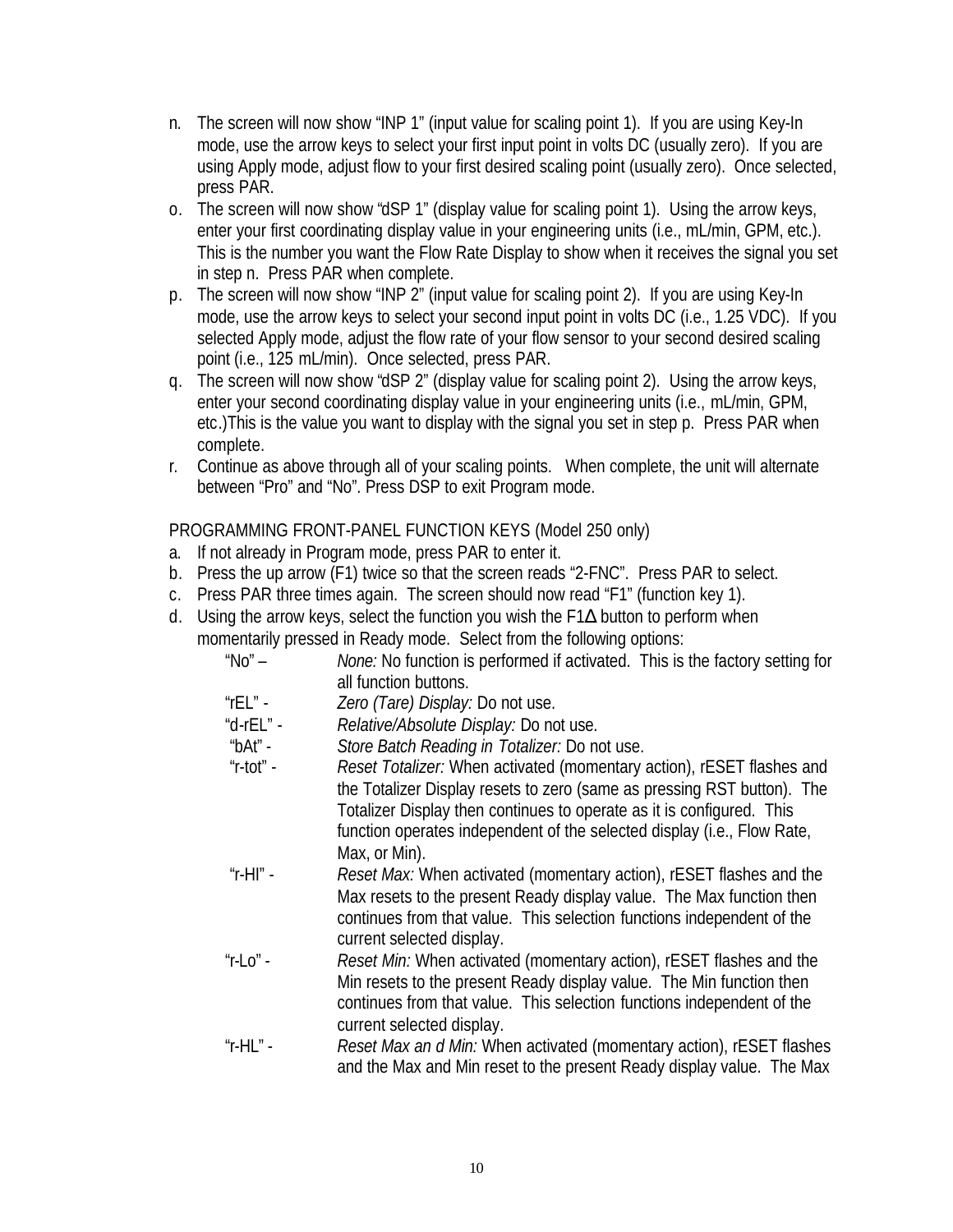|                                     | and Min functions then continue from that value. This selection functions   |
|-------------------------------------|-----------------------------------------------------------------------------|
|                                     | independent of the current selected display.                                |
| " $Print" -$                        | Print Request: Do not use.                                                  |
| "LISt"- $*$                         | Select Main or Alternate Setpoints: Do not use.                             |
| $^{\prime\prime}$ r-1" - $^{\star}$ | Reset Setpoint 1 (Alarm 1): When activated (momentary action), rESET        |
|                                     | flashes and setpoint 1 resets to normal condition. This selection functions |
|                                     | independent of the current selected display.                                |
| "r-2" - $*$                         | Reset Setpoint 2 (Alarm 2): Same as "r-1" for setpoint 2.                   |
| $^{\prime\prime}$ r-3" - $^{\star}$ | Reset Setpoint 3 (Alarm 3): Same as "r-1" for setpoint 3.                   |
| $''r-4'' -$                         | Reset Setpoint 4 (Alarm 4): Same as "r-1" for setpoint 4.                   |
| "r-34" - $*$                        | Reset Setpoint 3 & 4 (Alarm 3 & 4): Same as "r-1" but for both setpoints 3  |
|                                     | & 4.                                                                        |
| "r-234" - $*$                       | Reset Setpoints 2, 3, & 4 (Alarm 2, 3, & 4): Same as "r-1" but for three    |
|                                     | setpoints $2, 3 \& 4.$                                                      |
| "r-ALL" - $*$                       | Reset All Setpoints (All alarms): When activated (momentary action),        |
|                                     | rESET flashes and all setpoints are reset to normal condition. This         |
|                                     | selection functions independent of the current selected display.            |
|                                     | * only available with optional 250-11 Alarm Output Card installed.          |

e. Once you have selected the function you desire, press PAR to select it. The screen then reads "F2".

- f. Use the arrow keys to select one of the functions as listed in step d. Press PAR when complete.
- g. The screen will now read "rSt". Using the arrow keys, select "r-tot" and press PAR.
- h. The screen will now read "Sc-F1". Using the arrow keys, select the function you wish the F1Δ button to perform when held down for more than three seconds in Ready mode. Refer to the list show in step d for a description of functions. Press PAR when complete.
- i. The screen will now read "Sc-F2". Using the arrow keys, select the function you wish the F2 $\nabla$ button to perform when held down for more than three seconds in Ready mode. Refer to the list show in step d for a description of functions. Press PAR when complete.
- s. The unit will alternate between "Pro" and "No". Press DSP to exit Program mode.

### DISPLAY AND PROGRAM LOCKOUT CONFIGURATION (Model 250 Only)

- a. If not already in Program mode, press PAR to enter it.
- b. Press the up arrow (F1) three times so that the screen reads "3-LOC". Press PAR to select.
- c. The screen will now read "HI" (Max Display). It will alternate between either "rED" or "LOC". If the value is "rED", the screen will be accessible in Ready mode. By using the arrow keys, you may select "LOC", which will disable the screen in Ready mode. Press PAR when you have made your selection.
- d. The screen will now read "Lo" (Min Display). It will alternate between either "rED" or "LOC". If the value is "rED", the screen will be accessible in Ready mode. By using the arrow keys, you may select "LOC", which will disable the screen in Ready mode. Press PAR when you have made your selection.
- e. The screen will now read "tOt" (Totalizer Display). It will alternate between either "rED" or "LOC". If the value is "rED", the screen will be accessible in Ready mode. By using the arrow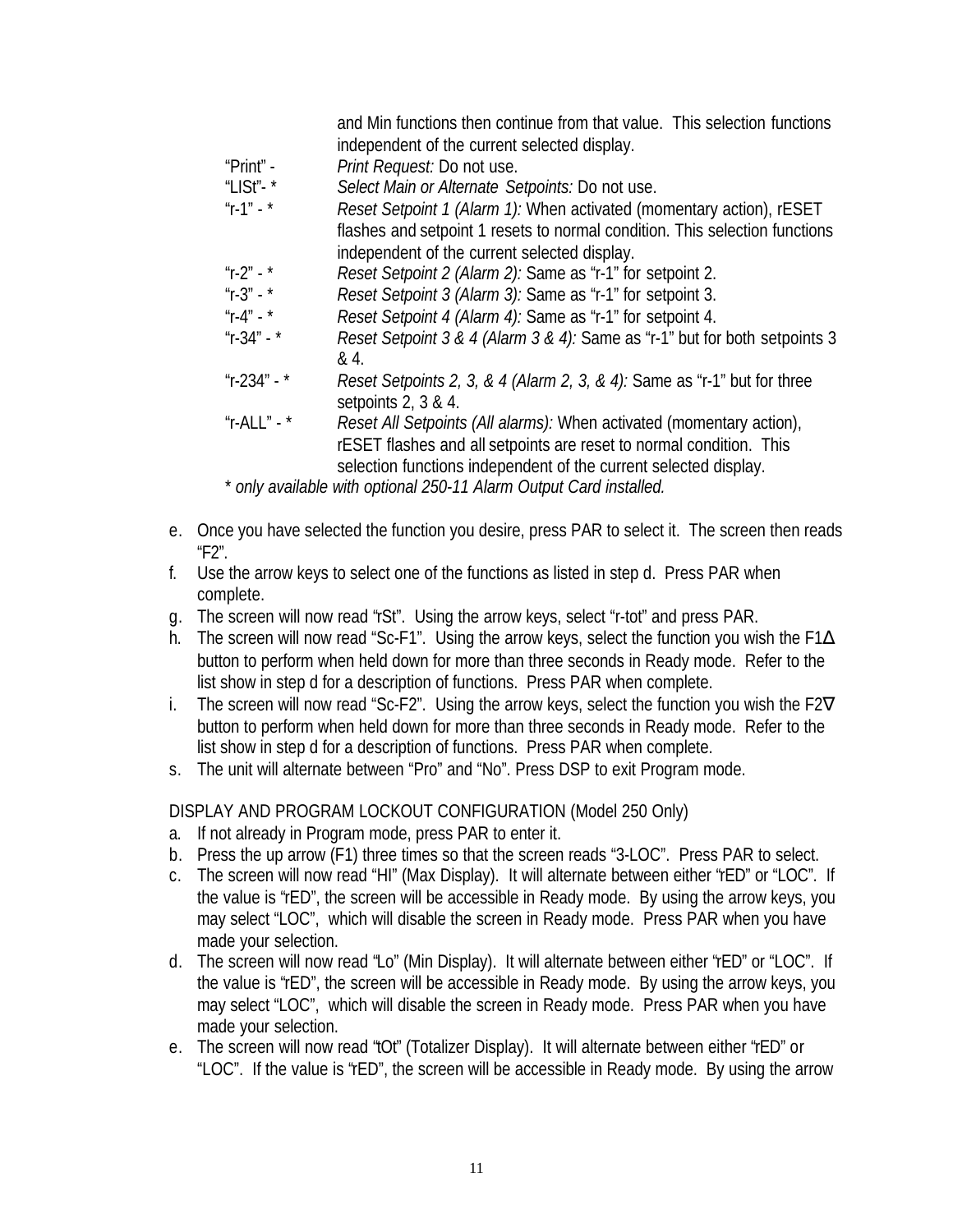keys, you may select "LOC", which will disable the screen in Ready mode (select this mode if you are not going to use the Totalizer). Press PAR when you have made your selection.

- f. If you do not have the 250-11 Alarm output card installed, skip to step k.
- g. The screen will now read "SP-1" (setpoint/alarm 1). It will alternate between either "rED", "LOC", or "Ent". If the value is "rED", the setpoint will be visible in Ready mode, but not changeable. By using the arrow keys, you may select "LOC", which will disable the screen in Ready mode. If "Ent" is selected, the setpoint can easily be changed from Ready Mode (must use a security code, see operating instructions for Set Points). Press PAR when you have made your selection.
- h. The screen will now read "SP-2" (setpoint/alarm 2). Same as step g for setpoint 2.
- i. The screen will now read "SP-3" (setpoint/alarm 3). Same as step g for setpoint 3.
- j. The screen will now read "SP-4" (setpoint/alarm 4). Same as step g for setpoint 4.
- k. The screen will now read "CoDE". Using the arrow keys, entering any non-zero value will result in a code lockout of Program mode. Parameters, such as setpoint values above with "Ent" access, will still be accessible. Access will only be allowed after entering a matching security code or universal code of 222. Once you have selected your security code ("0" to disable), press PAR to confirm and return to "Pro". Press DSP to exit Program mode.

### PROGRAMMING TOTALIZER DISPLAY (Model 250 only)

If you do not want to use the totalizer, you may skip this section.

- a. If not already in Program mode, press PAR to enter it.
- b. Press the up arrow (F1) five times so that the screen reads "5-tOt". Press PAR to select.
- c. The screen now reads "deCPt". Use the arrow keys to select the number of decimal places you require for the Totalizer Display. For most applications, this matches the Flow Rate Display decimal point programmed at first. If a different location is desired, make the change here, and follow procedure below for SCFAC factor. Press PAR to select decimal place.
- d. The screen now reads "tBASE". This matches the time factor used in the flow rate display. For example, if the units that are displayed in the Flow Rate Display are mL/minute, then select "In" here. If the units display on the Flow Rate Display are GPH, then select "hour" here. Press PAR when complete.
- e. The screen now reads "SCFAC". If the Totalizer Display decimal place is the same as the Flow Rate Display decimal place (most applications), this screen should be set to "1.000". If they are different, or if you require the Totalizer Display to display flow in different engineering units than the Flow Rate Display, follow these instructions to calculate the SCFAC factor:
	- 1. When changing the Totalizer Display decimal point location from the Flow Rate Display decimal point, the required SCFAC factor is multiplied by a factor of 10. Example:

| Input "dECPt" = 0.0 |              | Input "dECPt" = 0.00 |                  |
|---------------------|--------------|----------------------|------------------|
| Totalizer           | <b>SCFAC</b> | Totalizer            | SCF <sub>1</sub> |
| "dECPt"             | Factor       | <b>dECPt</b>         | Fact             |
| 0.00                |              | 0.000                | 10               |
| 0.0                 |              | 0.00                 |                  |
|                     |              | 0.0                  |                  |
| X10                 |              |                      |                  |
| X100                | .001         | X10                  | .00 <sup>°</sup> |
|                     |              |                      |                  |

| Input "dECPt" = $0.0$ |              | Input "dECPt" = $0.00$ |              |              |
|-----------------------|--------------|------------------------|--------------|--------------|
| otalizer              | <b>SCFAC</b> |                        | Totalizer    | <b>SCFAC</b> |
| <i>IECPt"</i>         | Factor       |                        | <b>dECPt</b> | Factor       |
| 0.00                  |              |                        | 0.000        |              |
| 0.0                   |              |                        | 0.00         |              |
|                       |              |                        | $0.0\,$      |              |
| X10                   |              |                        |              |              |
| X100                  |              |                        | X10          |              |

*(x=Totalizer display is round by tens or hundreds)*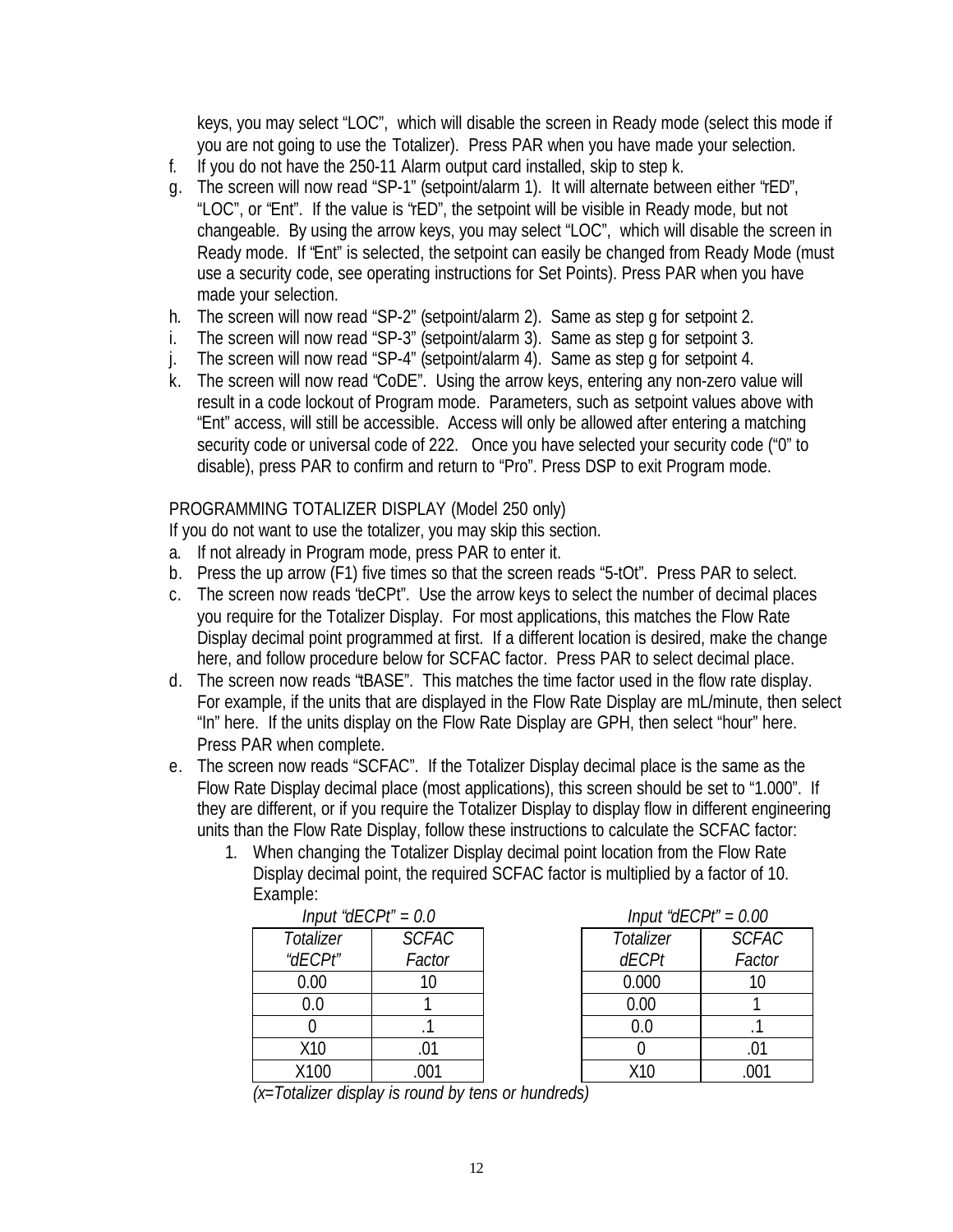- 2. When changing the Totalizer engineering units, the SCFAC is the known conversion multiplier from Flow Rate Display units to Totalizer Display units. Example: If Flow Rate Display is Gallons and the Totalizer Display needs to be in Liters, the conversion multiplier from Gallons to Liters is 3.785. Enter 3.785 as the SCFAC factor.
- 3. When changing both the Totalizer Display engineering units and Totalizer Display decimal place then the two calculations are multiplied together. Example: Flow Rate Display = Gallons in tenths (0.0) with Totalizer Display = whole Liters (0), the SCFAC factor would be 0.3785.
- f. Once the SCFAC factor is selected, press PAR.
- g. The screen now reads "Locut". If desired, use the arrow keys to select a low cut value. A low cut value disables the Totalizer when the Flow Rate Display value falls below the value programmed. Use "0" to disable. Press PAR when complete.
- h. The screen now reads "P-uP". Use the arrow keys to toggle between "NO" and "rSt". NO will keep Totalizer Display values even when unit is powered off and back on. rSt will reset the Totalizer upon power down. Press PAR when you have made your selection. The screen returns to "Pro". Press DSP to exit Program mode.

If you are using the option cards, skip to sections 4 & 5 on pages 17-18 for instructions on how to program them. If not, skip to Part C on page 22, Operating Your Display.

# *3. Programming the input parameters for the Model 251*

If you get lost when programming, simply press the DSP button to return to Ready Mode. Follow these instructions only for the Model 251; use the previous section to program the Model 250 (see page 9).

### **MODEL 251 ONLY**

PROGRAMMING TOTALIZER VALUES (Model 251 Only)

If you do not want to use the totalizer function, skip to the next section, "Display and Program Lockout Configuration."

- a. If in Ready mode, press PAR to enter Program mode. The screen will alternate.
- b. Press the F1Δ button once. The screen should now read 1-INP (alternating).
- c. Press PAR to select "A CNt".
- d. Using the arrow keys (F1Δ and F2∇), browse the selections until you find "cnt". Press PAR to select this option.
- e. The screen shoud now read "ArESET". Use the arrow keys to select "ZErO". Press PAR to make the selection.
- f. Now, the screen should say "AdECPt". This screen sets the Totalizer Display decimal position. Using the arrow keys, select the number of decimal places you want displayed on the Totalizer. Remember that more decimal places allows for less total flow displayed. Once you have made your selection, press PAR. Remember this setting – you will use it in the next step.
- g. The screen should read "ASCFAC". The ASCFAC factor is used to calculate the Totalizer Display value. Use the following equation to determine the value of ASCFAC:

*ASCFAC = X ¸ Y*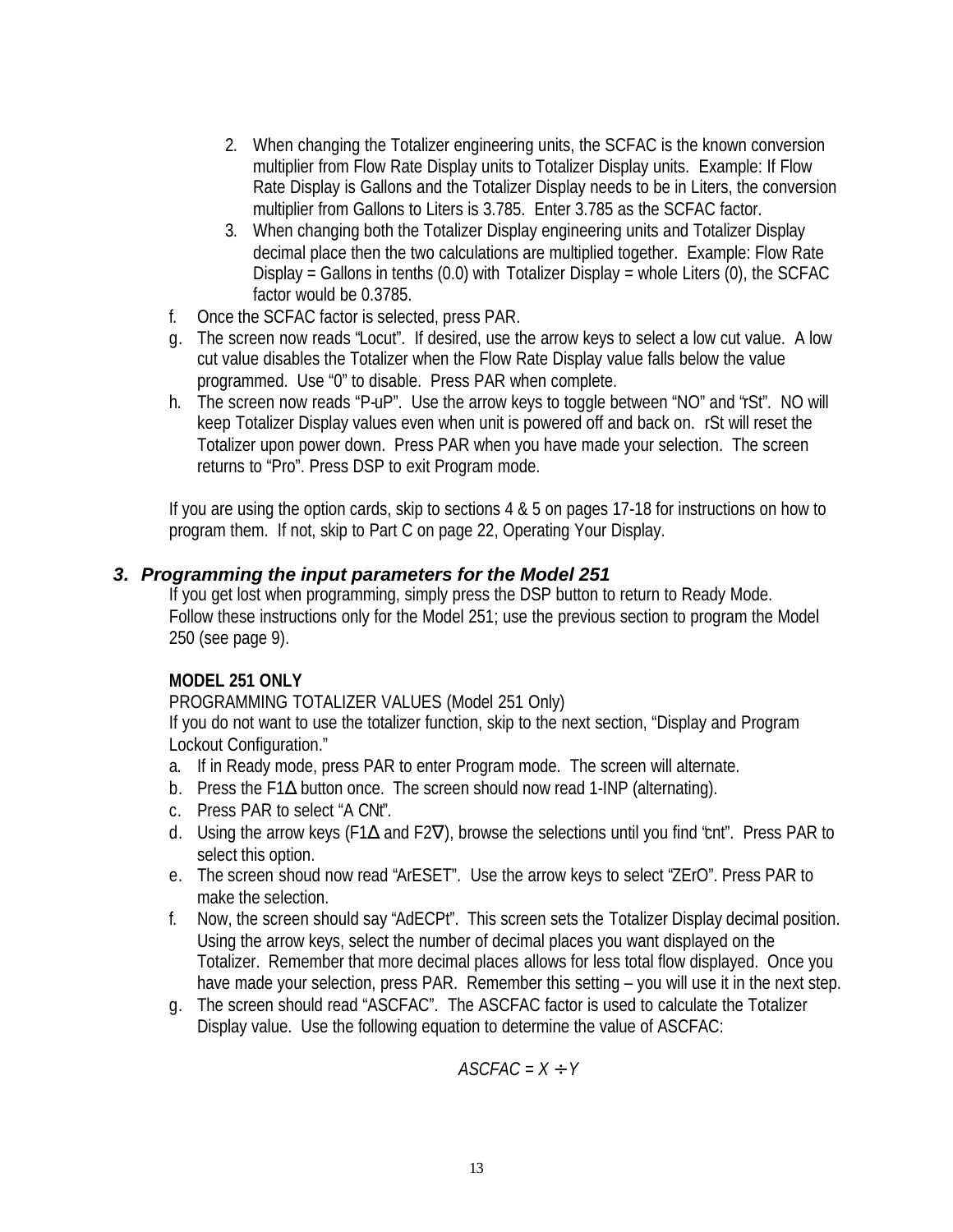Where X equals:

| AdECPt          |            |
|-----------------|------------|
| (set in step i) | Value of X |
|                 |            |
| 0.0             | 10         |
| 0.00            | 100        |
| 0.000           | 1000       |
| 0.0000          | 10000      |
| 0.00000         | 100000     |

And Y equals:

 $Y =$  frequency (pps or Hz) at known flow rate Known flow rate Example: a flow sensor outputs 353 pps (Hz) at 500 mL/minute. Y=353/500 or 0.706.

If ASCFAC is significantly greater than one (i.e., greater than 5), you may want to reduce the number of decimal places – the unit will have to round the display to show that many digits. To reduce the number of decimal places, press DSP to return to Ready Mode, and start over at step b.

If ASCFAC is significantly less than one (i.e., less than 0.1), you will want to use a scale divider. You may divide the ASCFAC by 1, 0.1, or 0.01, and enter that divided value into this screen. In the next step, you will tell the unit what value you divided by to gain more resolution.

Using the arrow keys, enter your final ASCFAC into the screen, and press PAR.

- h. The screen should now read "ASCALr". Using the arrow keys, select the scale divider you used in the previous step. If you did not need to use a scale divider, select "1". Press PAR when complete.
- i. Press PAR again to skip "ACNTLd".
- j. The screen should now read "A P-UP". This allows you to set whether or not the Totalizer Display automatically resets at power up. Select "YES" to reset at powerup, or "NO" to keep values from power up to power up. Press PAR to select.
- k. Press PAR again to skip "PrSEN".
- l. The screen should now read "B CNt". Using the arrow keys, select "NONE". Press PAR when selected. You are now back to the "Pro"/"No" screen. Press DSP to exit Program mode.

PROGRAMMING FRONT-PANEL FUNCTION KEYS (Model 251 only)

- a. If not already in Program mode, press PAR to enter it.
- b. Press the up arrow (F1) twice so that the screen reads "2-FNC". Press PAR to select.
- c. Press PAR three times again. The screen should now read "F1" (function key 1).
- d. Using the arrow keys, select the function you wish the F1Δ button to perform when momentarily pressed in Ready mode. Select from the following options:
	- "No" *None:* No function is performed if activated. This is the factory setting for all function buttons.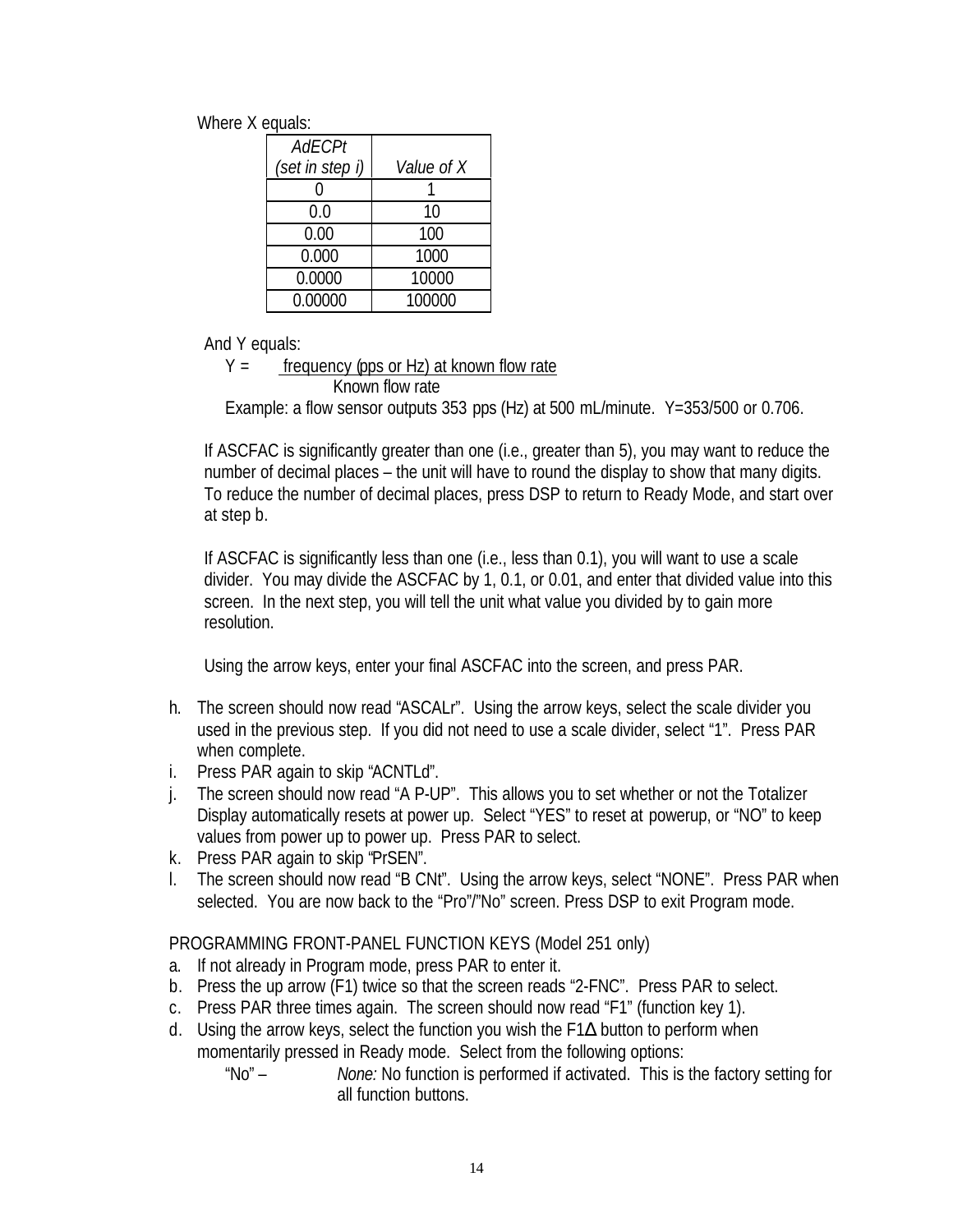| "dSPSEL" - | Do not use.                                                             |
|------------|-------------------------------------------------------------------------|
| "dSPrSt" - | Do not use.                                                             |
| "LISt" -   | Do not use.                                                             |
| "PrINt" -  | Do not use.                                                             |
| "PrNrSt" - | Do not use.                                                             |
| "CtrStL" - | Do not use.                                                             |
| "CtrStE" - | Do not use.                                                             |
| "INHIbt" - | Do not use.                                                             |
| "StOrE" -  | Do not use.                                                             |
| "SPrStL" - | Do not use.                                                             |
| "SPrStE" - | Reset setpoints. Selecting this option sends you into a submenu, where  |
|            | you can select by choosing "YES" or "NO" which setpoints you would like |
|            | reset.                                                                  |
| "SPHOLd" - | Do not use.                                                             |
|            |                                                                         |

- e. Once you have selected the function you desire, press PAR to select it. The screen then reads "F2".
- f. Use the arrow keys to select one of the functions as listed in step d. Press PAR when complete.
- g. The screen will now read "rSt". Using the arrow keys, select "dSPrSt" and press PAR.
- h. The screen will now read "Sc-F1". Using the arrow keys, select the function you wish the F1Δ button to perform when held down for more than three seconds in Ready mode. Refer to the list show in step d for a description of functions. Press PAR when complete.
- i. The screen will now read "Sc-F2". Using the arrow keys, select the function you wish the F2 $\nabla$ button to perform when held down for more than three seconds in Ready mode. Refer to the list show in step d for a description of functions. Press PAR when complete.
- t. The unit will alternate between "Pro" and "No". Press DSP to exit Program mode.

DISPLAY AND PROGRAM LOCKOUT CONFIGURATION (Model 251 Only)

- a. If not already in Program mode, press PAR to enter it.
- b. Press the up arrow (F1) three times so that the screen reads "3-LOC". Press PAR to select.
- c. The screen will now read "A-CNt". If you are going to use the Totalizer, select "rED". If you wish to disable the Totalizer, select "LOC". Press PAR when you have made your selection.
- d. The screen will now read "B-CNt". By using the arrow keys, select "LOC". Press PAR when you have made your selection.
- e. The screen will now read "C-CNt". By using the arrow keys, select "LOC". Press PAR when you have made your selection.
- f. The screen will now read "rATE". If you are going to use the Flow Rate Display, select "rED". If you wish to disable the Flow Rate Display, select "LOC". Press PAR when complete.
- g. The screen will now read "HI". By using the arrow keys, select "LOC". Press PAR when complete.
- h. The screen will now read "LO". By using the arrow keys, select "LOC". Press PAR when complete.
- i. If you do not have the 250-11 Alarm output card installed, skip to step n.
- j. The screen will now read "SP-1" (setpoint/alarm 1). It will alternate between either "rED", "LOC", or "Ent". If the value is "rED", the setpoint will be visible in Ready mode, but not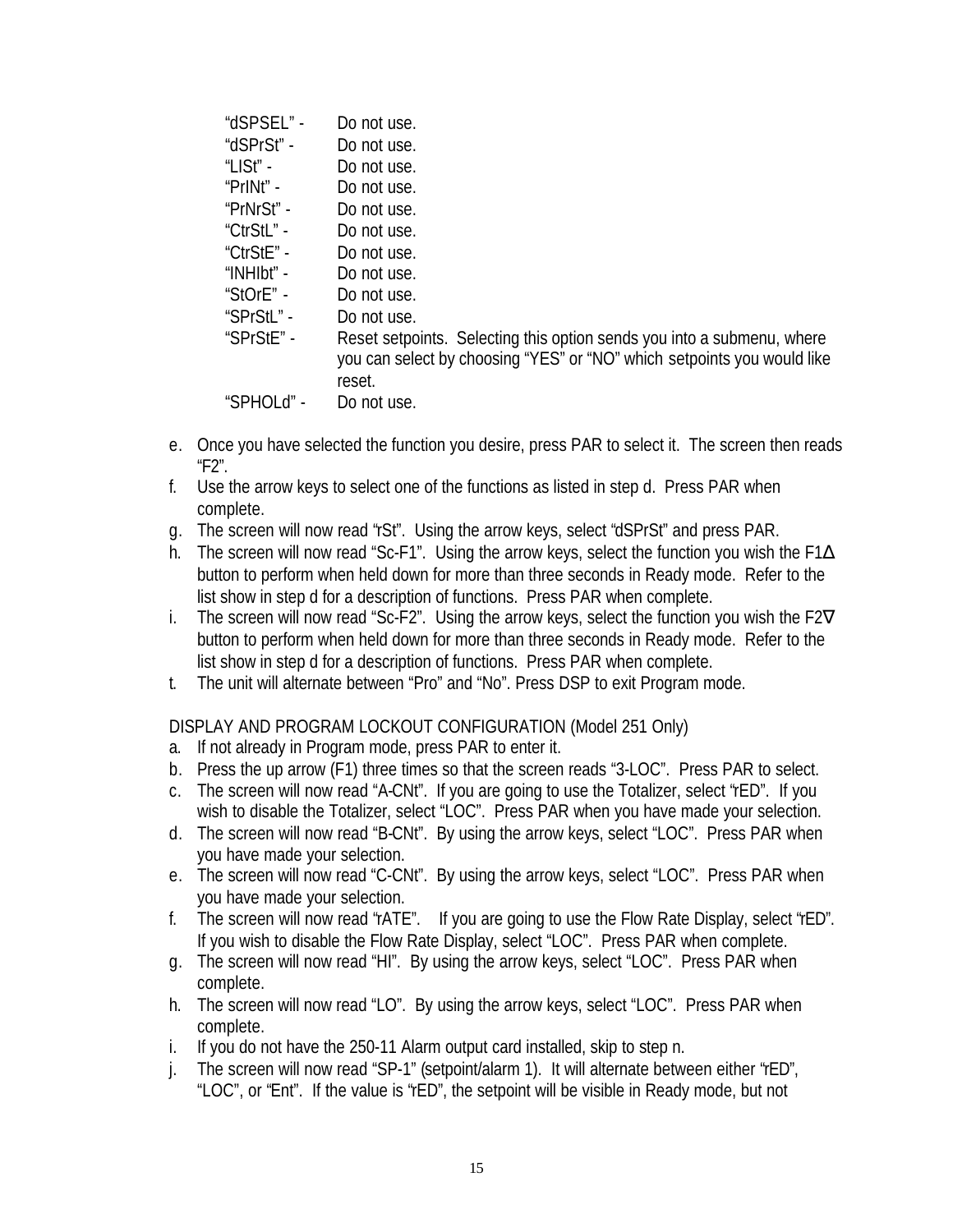changeable. By using the arrow keys, you may select "LOC", which will disable the screen in Ready mode. If "Ent" is selected, the setpoint can easily be changed from Ready Mode (must use a security code, see operating instructions for Set Points). Press PAR when you have made your selection.

- k. The screen will now read "SP-2" (setpoint/alarm 2). Same as step g for setpoint 2.
- l. The screen will now read "SP-3" (setpoint/alarm 3). Same as step g for setpoint 3.
- m. The screen will now read "SP-4" (setpoint/alarm 4). Same as step g for setpoint 4.
- n. The screen will now read "ACNtLd". By using the arrow keys, select "LOC". Press PAR when complete.
- o. The screen will now read "bCNtLd". By using the arrow keys, select "LOC". Press PAR when complete.
- p. The screen will now read "CCNtLd". By using the arrow keys, select "LOC". Press PAR when complete.
- q. The screen will now read "ASCFAC". By using the arrow keys, select "LOC". Press PAR when complete.
- r. The screen will now read "BSCFAC". By using the arrow keys, select "LOC". Press PAR when complete.
- s. The screen will now read "CSCFAC". By using the arrow keys, select "LOC". Press PAR when complete.
- t. The screen will now read "CoDE". Using the arrow keys, entering any non-zero value will result in a code lockout of Program mode. Adjustable settings, such as setpoint values, with "Ent" access, will still be accessible. Access will only be allowed after entering a matching security code or universal code of 222. Once you have selected your security code ("0" to disable), press PAR to confirm and return to "Pro". Press DSP to exit Program mode.

### PROGRAMMING THE FLOW RATE DISPLAY (Model 251 Only)

If you do not wish to utilize the Flow Rate display, you may skip to the next section 4 on page 17.

- a. If not already in Program mode, press PAR to enter it.
- b. Press the up arrow (F1) four times so that the screen reads "4-rtE". Press PAR to select.
- c. The screen will now show "rAtEEn". Use the arrow keys to select "rATE-A", and press PAR.
- d. The screen will now read "LO-Udt". Use the arrow keys to select "1.0", and press PAR.
- e. The screen will now read "HI-Udt". Use the arrow keys to select "2.0", and press PAR.
- f. The screen will now read "rtE dP". This allows you to adjust the decimal position for the Flow Rate Display. Using the arrow keys, select how many decimal places you wish to display. Remember that the more decimal places, the less digits you have for whole numbers. For higher flow rates, the unit may not display properly. When you have made your selection, press PAR.
- g. The screen will now read "SEGS" (scaling points). On this screen, you select how many scaling points you would like to program into the unit for linearization purposes. For instance, to program a linear display, select "1" – the display always assumes one point is zero and allows you to enter one other point.

However, most McMillan flow sensors are slightly non-linear, and the Model 251 accepts up to 9 linearization points for correcting that linearity. All McMillan flow sensors come with a calibration certificate that can be used for programming. If the certificate has 4 points, select "4" on the SEGS screen. If the certificate has 3 points, select "3" on the SEGS screen. If you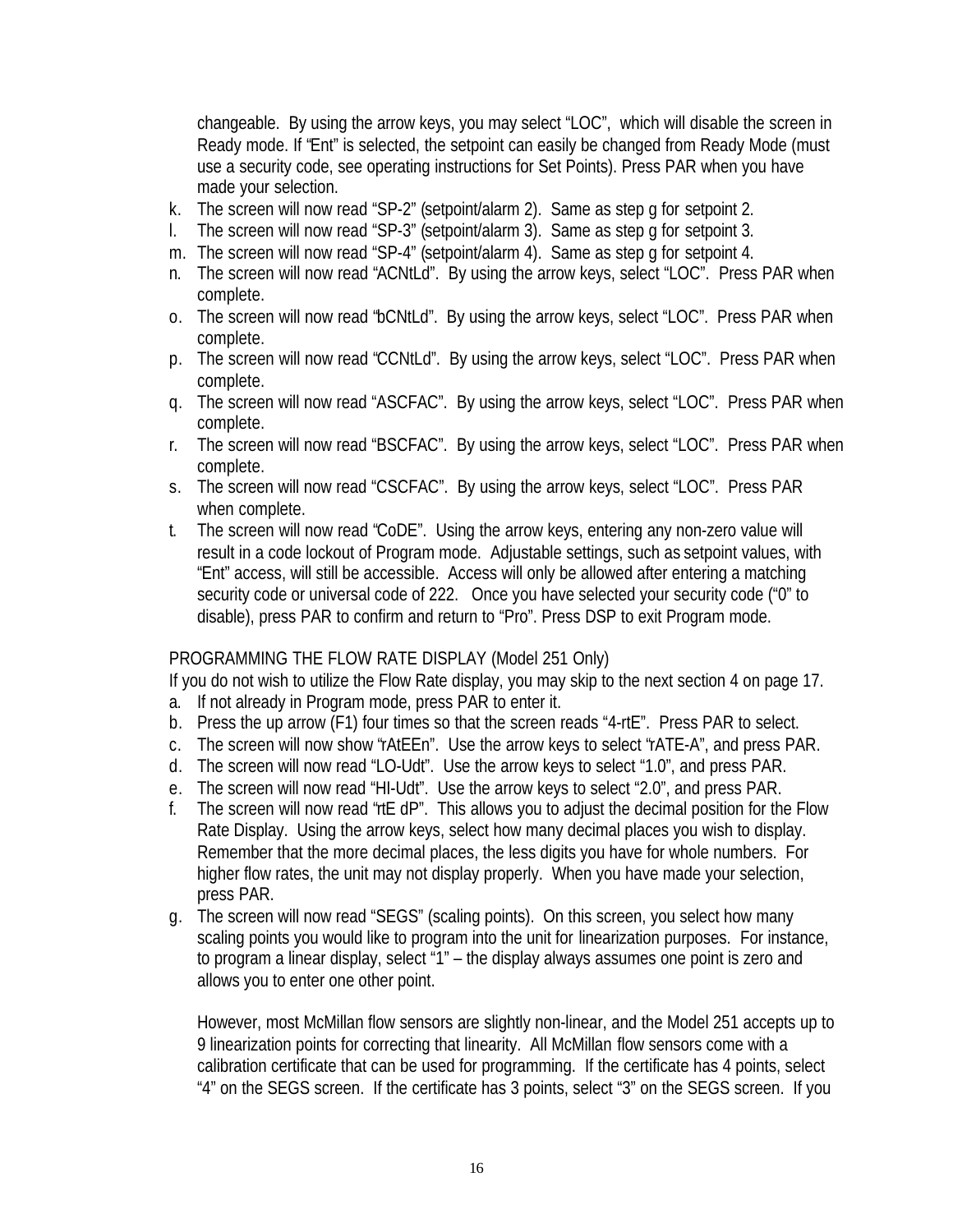perform your own calibrations, specify the number of calibration points you would like to program. The calibration points should be programmed in order from lowest to highest.

Press PAR once your desired number of calibration points is selected.

- h. The screen will now show "rdSP 0". Use the arrow keys to select zero, and press PAR.
- i. The screen will now show "rINP 0". Use the arrow keys to select zero, and press PAR.
- j. The screen will now show "rdSP 1". (display value for scaling point 1). Using the arrow keys, enter your first coordinating display value in your engineering units (i.e., mL/min, GPM, etc.). This is the number you want the Flow Rate Display to show when it receives the signal you set in step k. Press PAR when complete.
- k. The screen will now show "rINP 1" (input value for scaling point 1). Use the arrow keys to select your first input point in pps (Hz) (i.e., 353 pps). Once selected, press PAR.
- l. If you selected more than one scaling point, the screen will now show "rdSP 2" (display value for scaling point 2). Using the arrow keys, enter your second coordinating display value in your engineering units (i.e., mL/min, GPM, etc.) This is the value you want to display with the signal you assign for the second input value, on the next step. Press PAR when complete.
- m. Continue as above through all of your scaling points. When complete, the unit will show "rOUNd".
- n. Use the arrow keys to select "1" and press PAR.
- o. The screen should now show "LOCUt". Make sure the value is zero, and press PAR.
- p. Now, you should see "HI-t". Make sure the value is zero, and press PAR.
- q. The screen should now read "LO-t". Once again, make sure the value is zero, and press PAR.
- r. The screen will switch back to alternating "Pro" and "NO". Press DSP to exit Program mode.

# *4. Programming your 250-10 Analog Output Card (optional)*

The card must already be installed as detailed in section A.2 (on page 3).

- a. If not already in Program mode, press PAR to enter it.
- b. Press the up arrow (F1) eight times so that the screen reads "8-ANA". Press PAR to select.
- c. The screen will now read "tYPE". Using the arrows, select "0-20" for 0-20 mA output, "4-20" for 4-20 mA output, or "0-10" for 0-10 VDC output (which also covers 0-5 and 1-5 VDC).
- d. Press PAR when you have made your selection.
- e. The screen will now show "ASIN". Using the arrow keys, select from the following sources for your analog output:

| Flow Rate Display: The analog output is based off of the Flow Rate                      |
|-----------------------------------------------------------------------------------------|
| Display value.                                                                          |
| Maximum Display: The analog output is based off of the Maximum Display<br>value.        |
| <i>Maximum Display:</i> The analog output is based off of the Maximum Display<br>value. |
| Totalizer Display: The analog output is based off of the Totalizer Display<br>value.    |
|                                                                                         |
| Totalizer Display: The analog output is based off of the Totalizer Display<br>value.    |
|                                                                                         |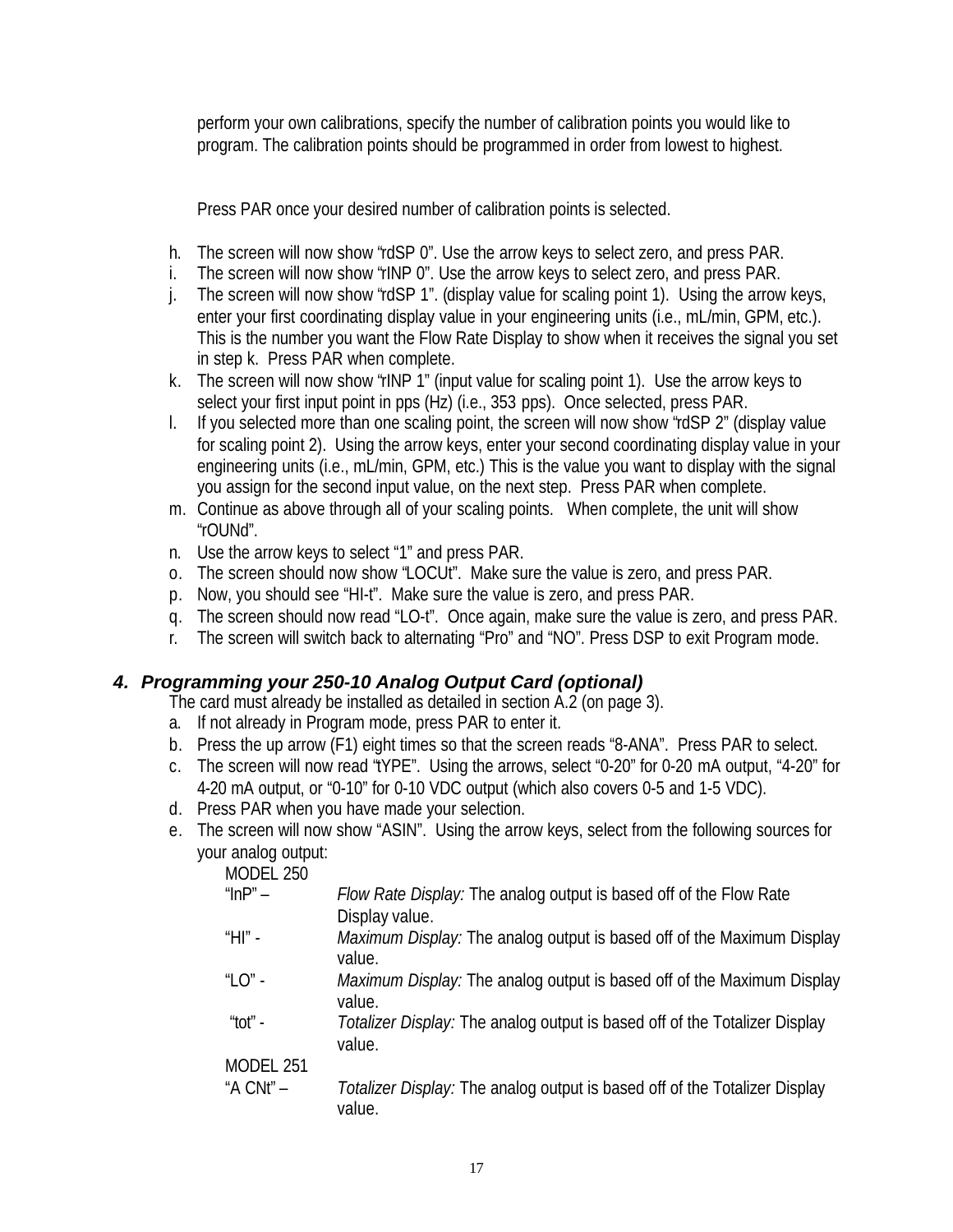| "B CNt" -          | Do not use.                                                                                 |
|--------------------|---------------------------------------------------------------------------------------------|
| "C CNt" -          | Do not use.                                                                                 |
| "rATE" -           | <i>Flow Rate Display:</i> The analog output is based off of the Flow Rate<br>Display value. |
| "I O" -<br>"tot" - | Do not use.<br>Do not use.                                                                  |

Press PAR when you have made your selection.

- f. The screen should now read "AN-LO". This allows you to set the value of the low end of the analog scale (i.e., for 4-20 mA, the display value that corresponds with 4 mA). For instance, in most cases, zero will be your low scale value. For a 1-5VDC output, you must make the low scale value negative so that you receive a 1 VDC at zero display. A reverse acting output is possible by reversing the scaling values. Press PAR when complete.
- g. The screen should now read "AN-HI". This allows you to set the value of the high end of the analog scale (i.e., for 4-20 mA, the display value that corresponds with 20 mA). For instance, in most cases, your maximum flow will be your high scale value. For a 1-5VDC or 0-5VDC output, you must make the high scale value twice that of your maximum flow so that you receive a 5 VDC at maximum flow display. A reverse acting output is possible by reversing the scaling values. Press PAR when complete.
- h. On the Model 250, the next screen will read "udt". Using the arrow keys, select "0.0". Press PAR when complete.
- i. You are now returned to the "Pro"/"NO" screen. Press DSP to exit Program mode.
- j. Check to insure the wiring is correct for your selected type of output (current or voltage) as explained in A.5.c (on page 7).

# *5. Programming your 250-11 Alarm Output Card (optional)*

The card must already be installed as detailed in section A.2 (on page 3).

### MODEL 250 ONLY

- a. If not already in Program mode, press PAR to enter it.
- b. Press the up arrow (F1) six times so that the screen reads "6-SPt". Press PAR to select.
- c. The screen will show "SPSEL". By using the arrow keys, you are able to select which setpoint (1-4) you wish to program. The "n" in the following steps will reflect the chosen setpoint number. After the chosen setpoint is completely programmed, the display will return to "SPSEL NO". Repeat step for each setpoint to be programmed. Once you have selected the setpoint you wish to program, press PAR.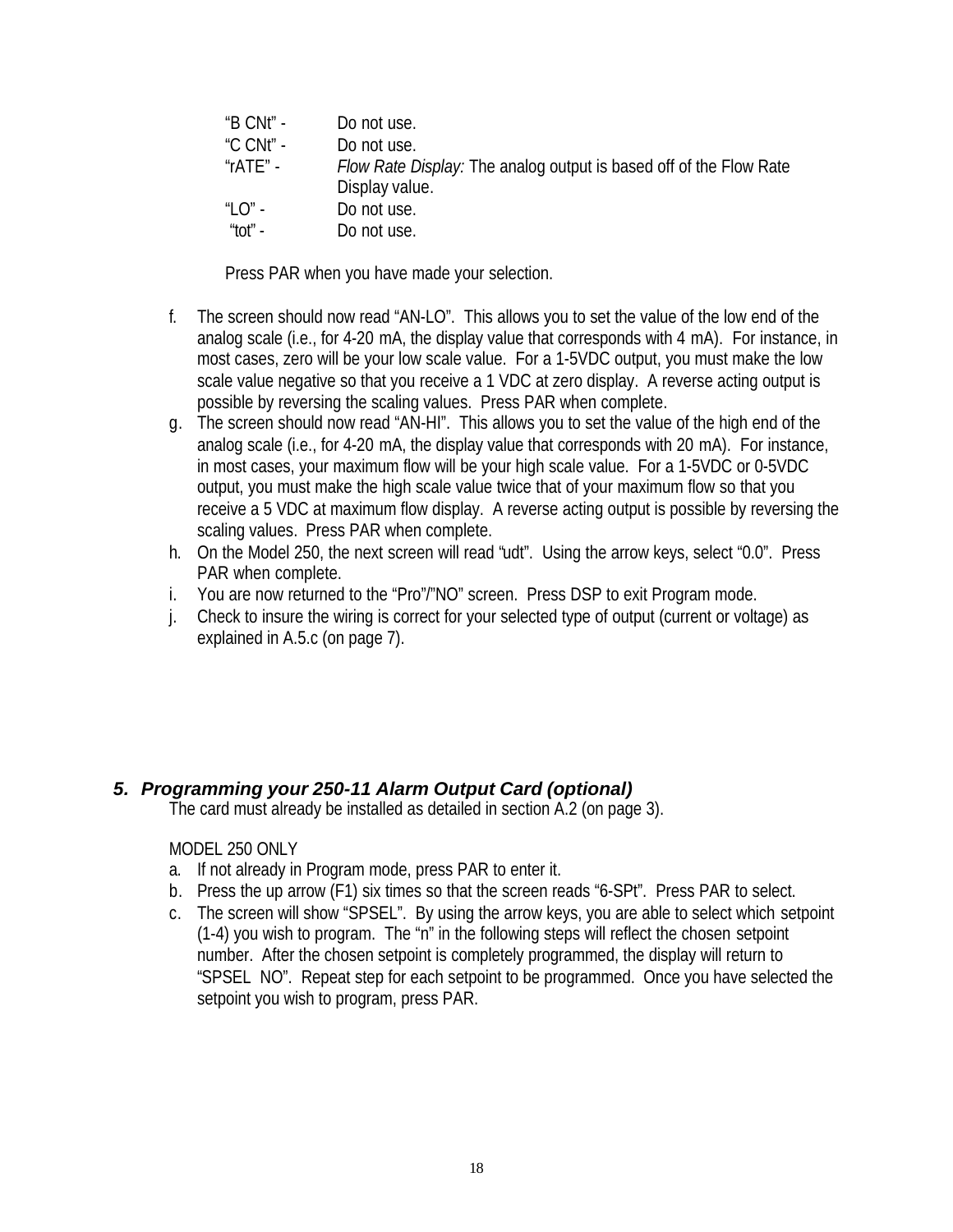d. The screen will now read "ACT-n". Using the arrow keys, select the type of alarm you desire. Use figure B.1 below to determine the correct alarm for your application.



#### **Setpoint Alarm Figures** With reverse output logic  $rE$ u, the below alarm states are opposite.

#### Figure B.1. Description of setpoint alarm types for the Model 250.

When you have made your selection, press PAR.

- e. The screen should now read "SP-n". Using the arrow keys, enter your desired setpoint alarm value. These setpoint values can also be entered in Ready Mode when the setpoint is programmed as "Ent" in the program/lockout configuration. Press PAR when complete.
- f. The screen should now read "HYS-n". Using the arrow keys, enter your desired hysteresis value. See Figure B.1 for a visual explanation of how setpoint alarm actions (balance and unbalance) are affected by the hysteresis. When the setpoint is a control output, usually balance hysteresis is used. For alarm applications, usually unbalanced hysteresis is used. For unbalanced hysteresis modes, the hysteresis functions on the low side for high acting setpoints and on the high side for low acting setpoints. Press PAR when set. NOTE: Hysteresis eliminates output chatter at the switch point, while time delay can be used to prevent false triggering during process transient events.
- g. The screen should now read "tON-n". Using the arrow keys, enter the time value (in seconds) that the alarm is delayed from turning on after the trigger point is reached. A value of 0.0 allows the meter to update the alarm status per the response time listed in the specifications. If the output logic is reversed (see below), this becomes off time delay. Any time accumulated at power-off resets during power-up. Press PAR when complete.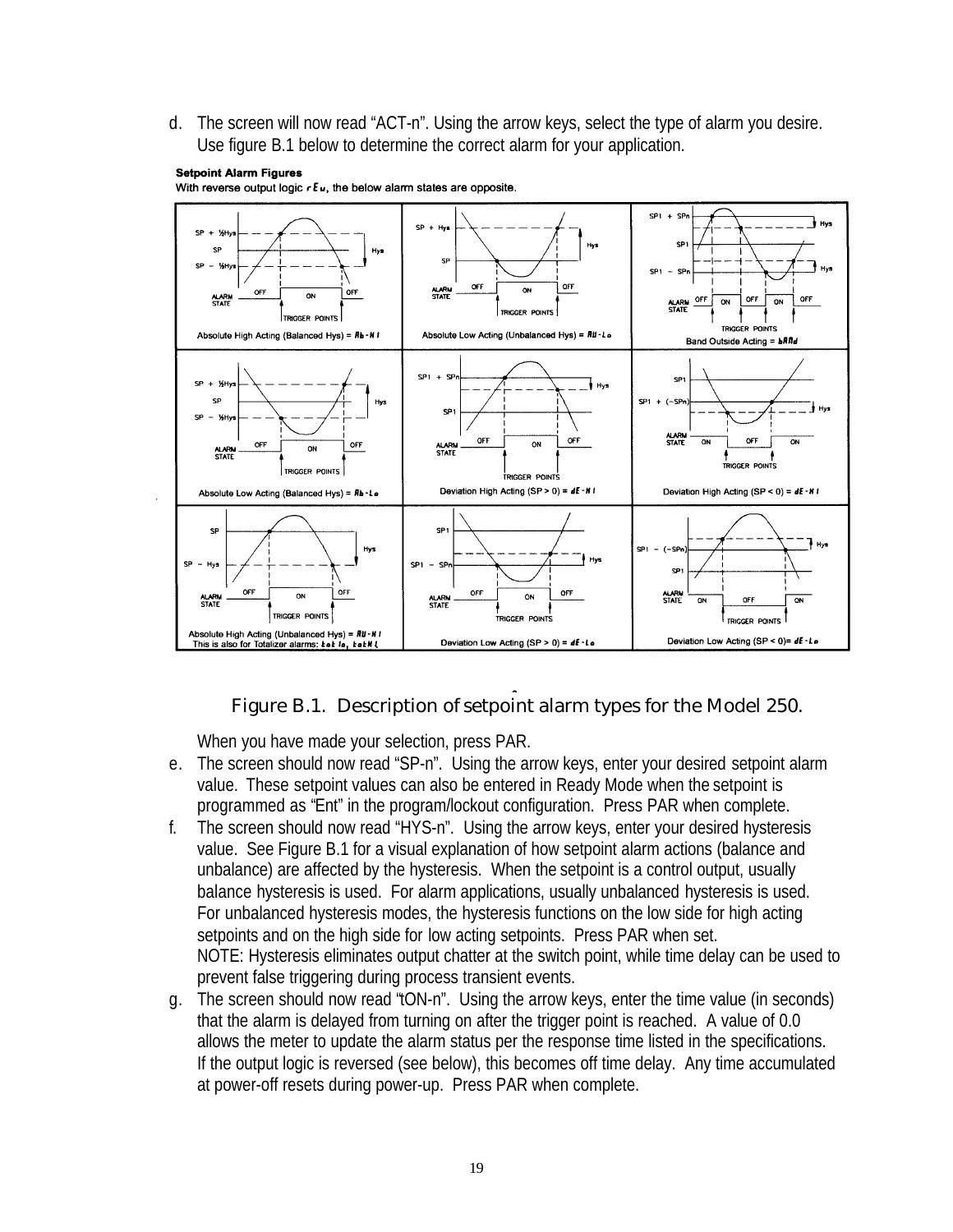- h. The screen should now read "tOF-n". Enter the time value in seconds that the alarm is delayed from turning off after the trigger point is reached. A value of 0.0 allows the meter to update the alarm status per the response time listed in the specifications. When the output logic is reversed (see below), this becomes on time delay. Press PAR when complete.
- i. The screen should now read "out-n". Using the arrow keys, select "nor" for normal alarm logic or "rev" for reverse alarm logic. In "rev" mode, all diagrams shown in Figure B.1 are reversed. Press PAR when complete.
- j. The screen will now read "rst-n". Select your reset action from "Auto", "LatC1", or"LatC2". "Auto" allows the alarm output to automatically reset off at the trigger points per the Setpoint Action shown in Figure B.1. The alarm remains reset off until the trigger point is crossed again.

"LatC1" latches the alarm output on at the trigger point per the Setpoint Action shown in Figure B.1. Latch means that the alarm output can only be turned off by powering the unit down or using a user-programmed function key on the front panel. When the function key is activated (momentary or maintained), the corresponding "on" alarm output is reset immediately and remains off until the trigger point is crossed again. Previously latched alarms will be off if power up Display is lower than setpoint value.

"LatC2" latches the alarm output on at the trigger point per the Setpoint Action shown in Figure B.1. Latch means that the alarm output can only be turned off by powering the unit down or using a user-programmed function key on the front panel. When the function key is activated (momentary or maintained), the meter delays the event until the corresponding "on" alarm output crosses the trigger off point. Previously latched alarms are off if power up Display value is less than setpoint value. During a power-cycle, the meter erases a previous Latch 2 reset if it is not activated at power up.

Press PAR when you have made your reset action selection.

- k. The screen should now read "Stb-n". Select "YES" for standby operation the alarm is disabled until (after a power up) until the trigger point is crossed. Once the alarm is activated, the alarm operates normally per the Setpoint Action and Reset Mode. Select "NO" to disable this feature. Press PAR when complete.
- l. The screen will now read "Lit-n". This controls the setpoint indicators on the front panel. The "OFF" mode disables the setpoint "n" indicator. The "nor" mode displays the indicator of an on alarm output. The "rEv" mode displays the setpoint indicator of off alarm outputs. The "FLASH" mode flashes the setpoint indicator of on alarm outputs. After you have made your selection, press PAR.
- m. You have now completed programming for this setpoint alarm. You may configure others (see step c) or press DSP to exit Program Mode.

# MODEL 251 ONLY

- a. If not already in Program mode, press PAR to enter it.
- b. Press the up arrow (F1) six times so that the screen reads "6-SPt". Press PAR to select.
- c. The screen will show "SPSEL". By using the arrow keys, you are able to select which setpoint (1-4) you wish to program. The "n" in the following steps will reflect the chosen setpoint number. After the chosen setpoint is completely programmed, the display will return to "SPSEL NO". Repeat step for each setpoint to be programmed. Once you have selected the setpoint you wish to program, press PAR.
- d. The screen will now read "LIT-n". This controls the setpoint indicators on the front panel. The "OFF" mode disables the setpoint "n" indicator. The "nor" mode displays the indicator of an on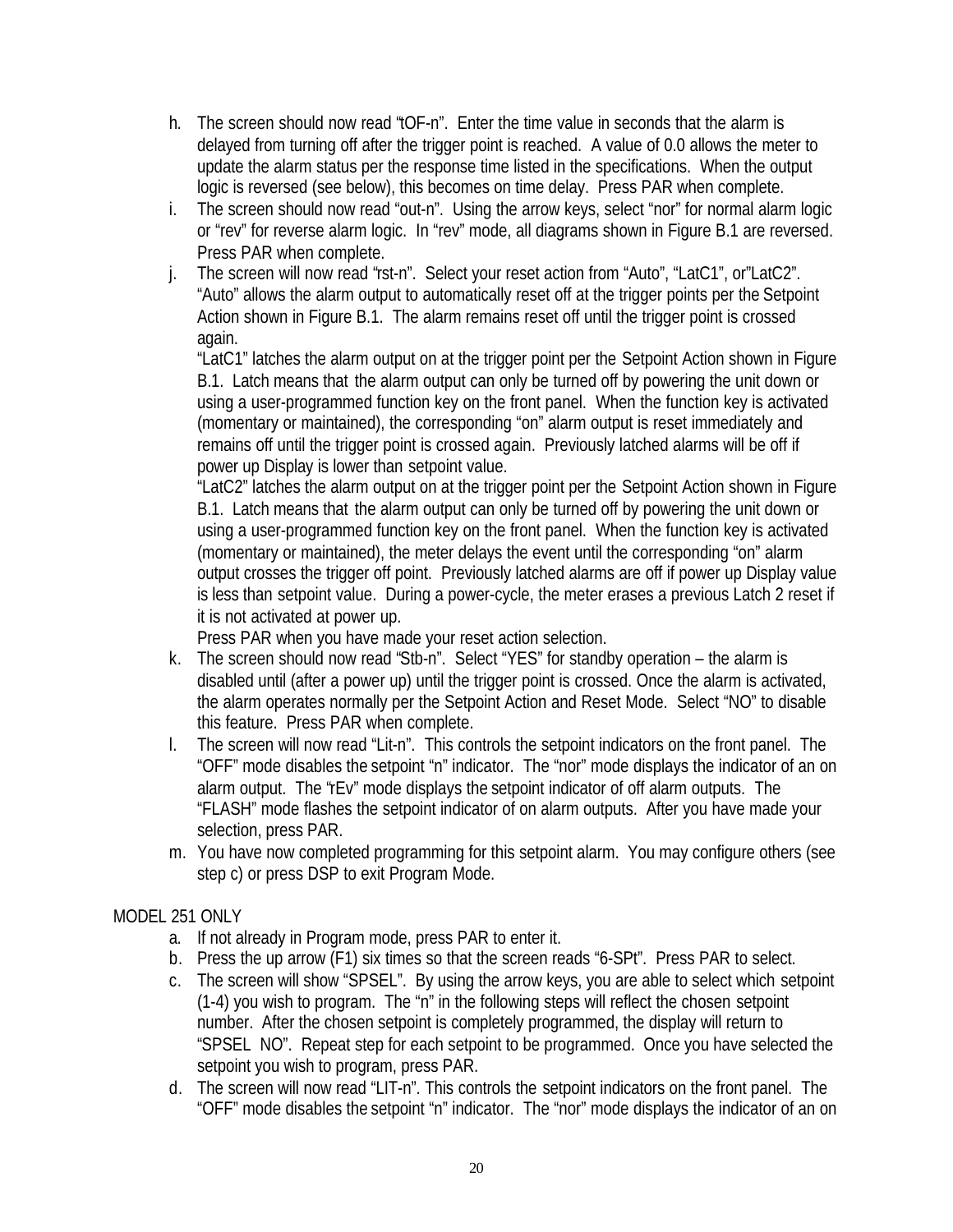alarm output. The "rEv" mode displays the setpoint indicator of off alarm outputs. The "FLASH" mode flashes the setpoint indicator of on alarm outputs. After you have made your selection, press PAR.

- e. The screen should now read "out-n". Using the arrow keys, select "nor" for normal alarm logic or "rev" for reverse alarm logic. Press PAR when complete.
- f. The screen should now read "SUP-n". Select "SAVE" to restore the output to the same state it was at before the meter powered down. Select "ON" to activate the output at startup. Select "OFF" to deactivate the output at startup. Press PAR when you have made your selection.
- g. Now, the screen should read "Act-n". This determines the setpoint action. Select "OFF" to disable the setpoint. The active settings are:

"LatCH" – With latch action the output activates when the selected display value equals the setpoint. The output remains active until reset manually.

- "bOUNd" With boundary action, the setpoint output activates when the value is greater than or equal to (for hi boundaries, see below) or less than or equal to (for lo boundaries, see below) the setpoint. The setpoint will automatically deactivate when the value falls below (or above, respectively) the setpoint.
- "tOUt" With timed out action, the action depends on the type of value the setpoint is monitoring. For Totalizer monitoring, the setpoint activates when the Totalizer value equals the setpoint value and deactivates after the Time Out value (set below). For Flow Rate monitoring, the setpoint output cycles when the rate value is greater than or equal to (for hi boundaries, see below) or less than or equal to (for lo boundaries, see below). The Setpoint Time Out and Setpoint On Delay (both set below) determine the cycling times.

Make your selection and press PAR.

- h. The screen should now read "ASN-n". Select "A-CNt" to monitor the Totalizer, or "rATE" to monitor the Flow Rate. Do not select "B-CNt" or "C-CNt". Press PAR when you have made your selection.
- i. The screen will now read "SP-n". Using the arrow keys, select your desired setpoint value. Setpoint values can also be entered when the setpoint is configured as "Ent" in the Program/Lockout Configuration. Press PAR when complete.
- j. The screen will now read "trC-n". Select "NO" and press PAR.
- *k. From this point on, depending on the selections you have made, different configurations will show different options. If the option stated is not shown on your screen, move to the next step.*
- l. Your screen may show "tYP-n". This sets the boundary type. Select "HI" to activate the output when the assigned value is equal or greater to the setpoint value. Select "LO" to activate the output when the assigned value is less than or equal to the setpoint value. Press PAR to select.
- m. Your screen may show "Stb-n". Selecting "YES" will disable low-acting setpoints at a power up until the display crosses into the alarm off area. Once in the alarm off area, the setpoint will function according to the configured setpoint parameters. Select "NO" to disable this startup feature. Press PAR when complete.
- n. Your screen may show "HYS-n". Using the arrow keys, set the desired hysteresis value. This value is added to (for lo boundaries) or subtracted from (for hi boundaries) the setpoint value to determine at what value to deactivate the associated setpoint output. This function is only available for setpoints assigned to the Flow Rate Display with boundary action. Press PAR when complete.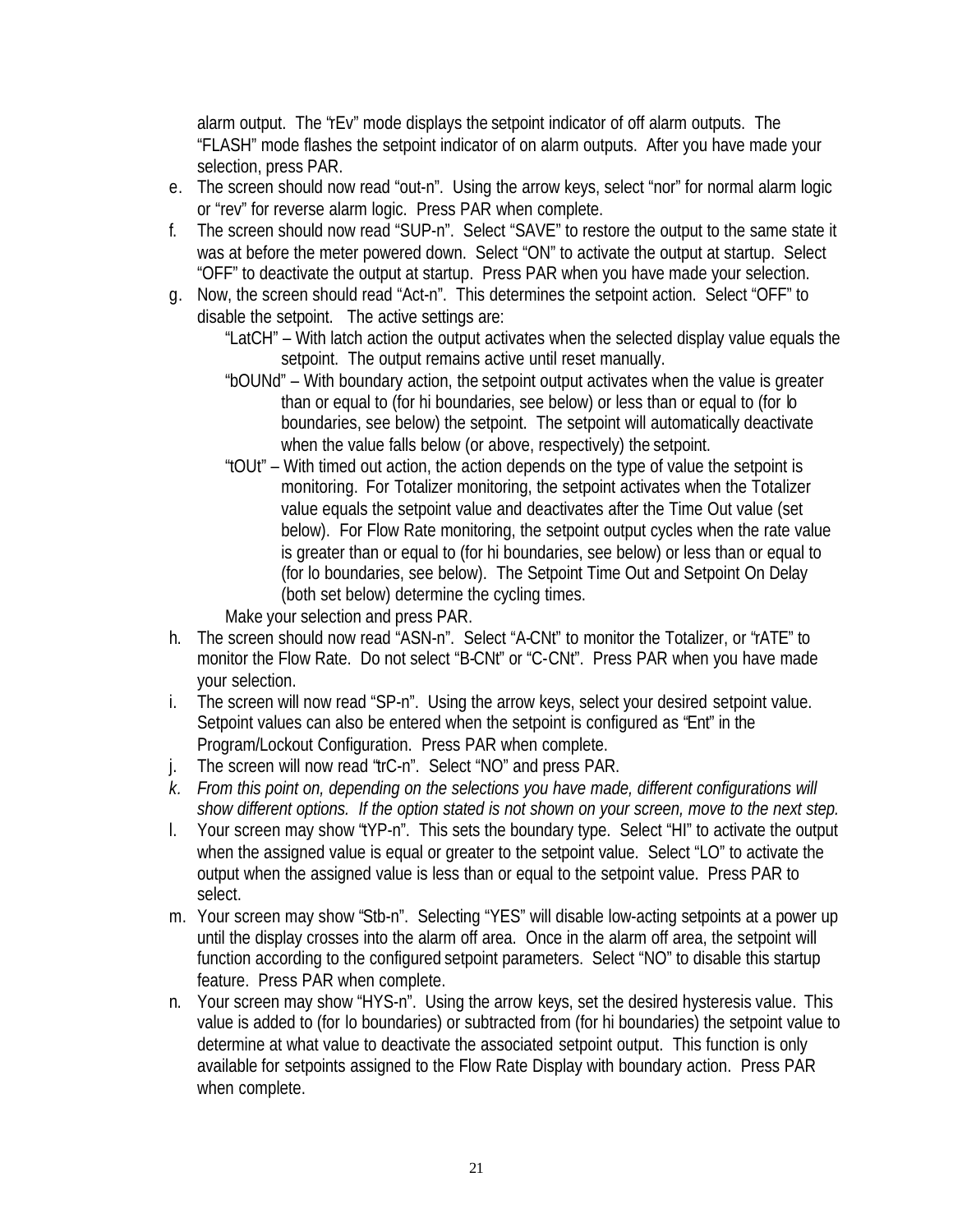- o. The screen may show "tOFF-n". Use the arrow keys to enter a value (in seconds) for the amount of time the Flow Rate Display must meet the setpoint deactivation requirements before the setpoint's output deactivates. Press PAR when complete.
- p. The screen may show "tON-n". Use the arrow keys to enter a value (in seconds) for the amount of time the Flow Rate Display must meet the setpoint activation requirements before the setpoint's output activates. Press PAR when complete.
- q. The screen may show "tOUT-n". Enter a value (in seconds) that the output should be on during a timed out cycle. For Totalizer applications, this is the amount of time the output is on after activation. Press PAR when complete.
- r. The screen may show "AUTO-n". This controls the auto reset feature. Select "NO" to disable this feature. Select "ZeroAS" to reset the Totalizer when the output is activated. Do not choose any of the other selections. Press PAR when complete.
- s. The screen may show "rSd-n". Select "YES" to have the setpoint reset whenever the Totalizer is reset. Choose "NO" to disable this feature. Press PAR when complete.
- t. The screen may show "rSAS-n". Selecting "YES" will make the setpoint output deactivate (reset) when SPn+1 activates (i.e., SP1 deactivates when SP2 activates and SP4 deactivates when SP1 activates – the last setpoint wraps around to the first). Select "NO" to disable. Press PAR when complete.
- u. If the screen shows "rSAE-n", select "NO" and press PAR.
- v. When you have finished programming this setpoint, the screen will display "SPSEL". Select another setpoint to program (see step c) or press DSP to exit program mode.

# C. Operating the Display

# *1. Monitoring the Totalizer (if enabled)*

Use the DSP button until you arrive at the Totalizer screen. The Model 250 indicates a small TOT in the left corner of the display; the Model 251 shows an A indicator in the left corner of the display. These indicate you are displaying the Totalizer.

When the Model 250 Totalizer Display exceeds 5 digits, the front panel indicator TOT flashes. In this case, the meter continues to totalize up to a 9 digit value. The high order 4 digits and the low order 5 digits are displayed alternately. The letter "h" in the left of the display denotes the high order display.

When the Model 251 Totalizer Display exceeds 5 digits, it switches to a two part display. This display alternates between the least 6 significant digits and the remaining most significant digits beginning with "OF" in the display. If the display exceeds 99999999 the display will roll to zero and continue counting. Outputs cannot be set to counter values above 6 digits. The indicator "A" will flash when the value is above 6 digits.

To reset the Totalizer, press the RST button.

# 2. *Monitoring the Flow Rate Display (if enabled)*

Use the DSP button until you arrive at the Flow Rate screen. The Model 250 turns off all indicators in this mode; the Model 251 shows an A indicator and displays an "r" in the left element of the LED display. These indicate you are displaying the Flow Rate Display.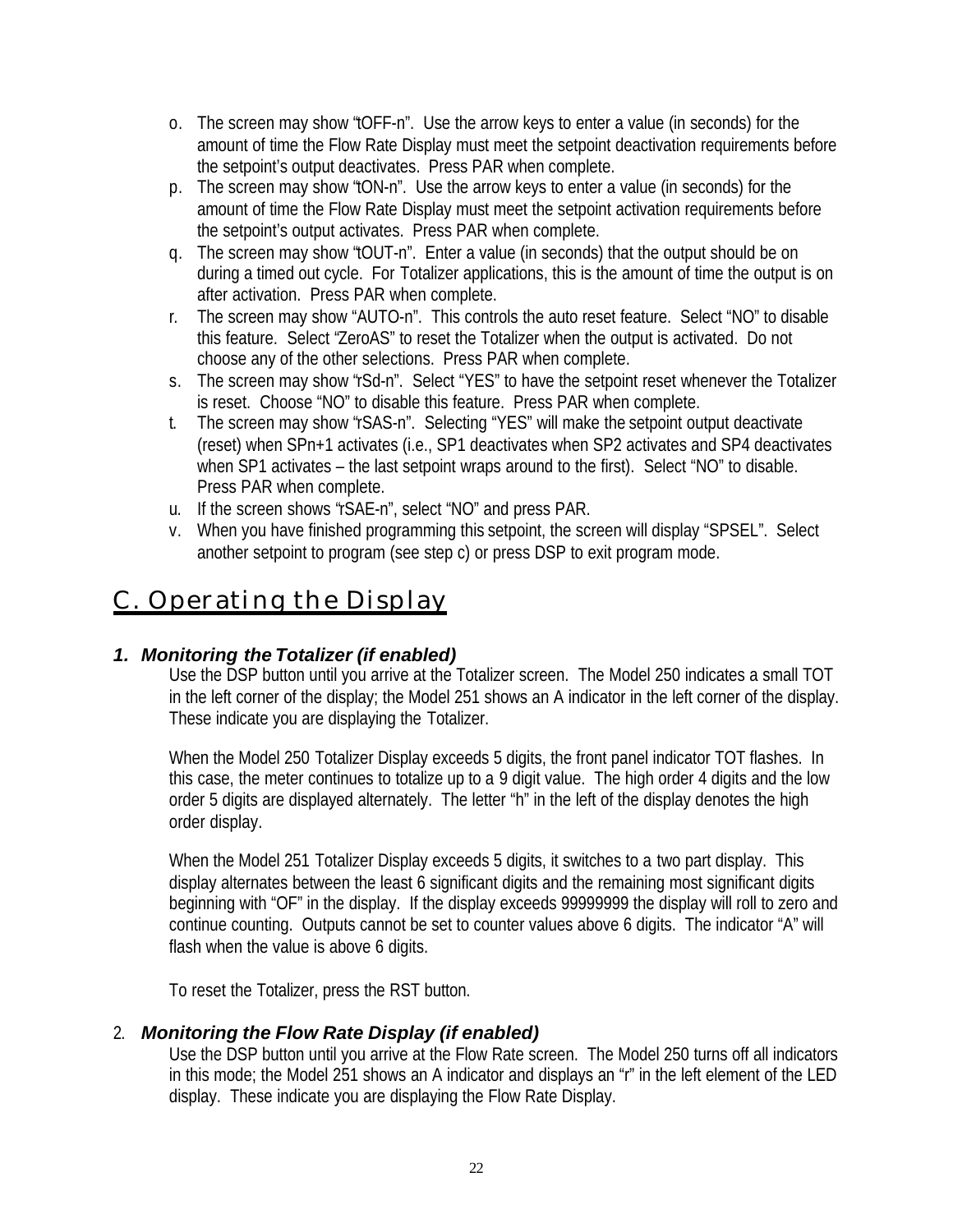The display shows Flow Rate in the engineering units programmed – see programming instructions for more details.

# *3. Monitoring and Changing the Setpoints (if installed and enabled)*

Four LED indicators are provided on the front panel: SP1, SP2, SP3, and SP4. These can be programmed to be on, off, or flash during alarm modes. See programming instructions for more details.

If you change setpoints often, it may be easiest to program all frequently used setpoints as "Ent" access (under programming, Program and Lockout Parameters). Then, by adding a security code, setpoints are quickly and easily changed by simply pressing the PAR button (in Ready Mode), selecting the appropriate setpoint and adjusting its value.

If setpoints are set to latch, the only way to reset them is to program one of the front-panel function buttons to reset them. Depending on your programming settings, powering off and then back on may also reset them.

# D. Dimensions

DIMENSIONS "In inches (mm)"

Note: Recommended minimum clearance (behind the panel) for<br>mounting clip installation is 2.1" (53.4) H x 5.5" (140) W.



# E. Specifications

### **MODEL 250**

- 1. **DISPLAY:** 5 digit, 0.56" (14.2 mm) red LED, (-19999 to 99999)
- 2. **POWER:**

AC Power, 85 to 250 VAC, 50/60 Hz, 15VA. Isolation: 2300 Vrms for 1 min. to all inputs and outputs

- 3. **KEYPAD:** 2 programmable function keys, 5 keys total
- 4. **A/D CONVERTER:** 16-bit resolution
- 5. **UPDATE RATES:** A/D Conversion Rate: 20 readings/second
- 6. **DISPLAY MESSAGES:**

"OLOL" appears when measurement exceeds + signal range

"ULUL" appears when measurement exceeds – signal range

"…." Appears when display values exceed + display range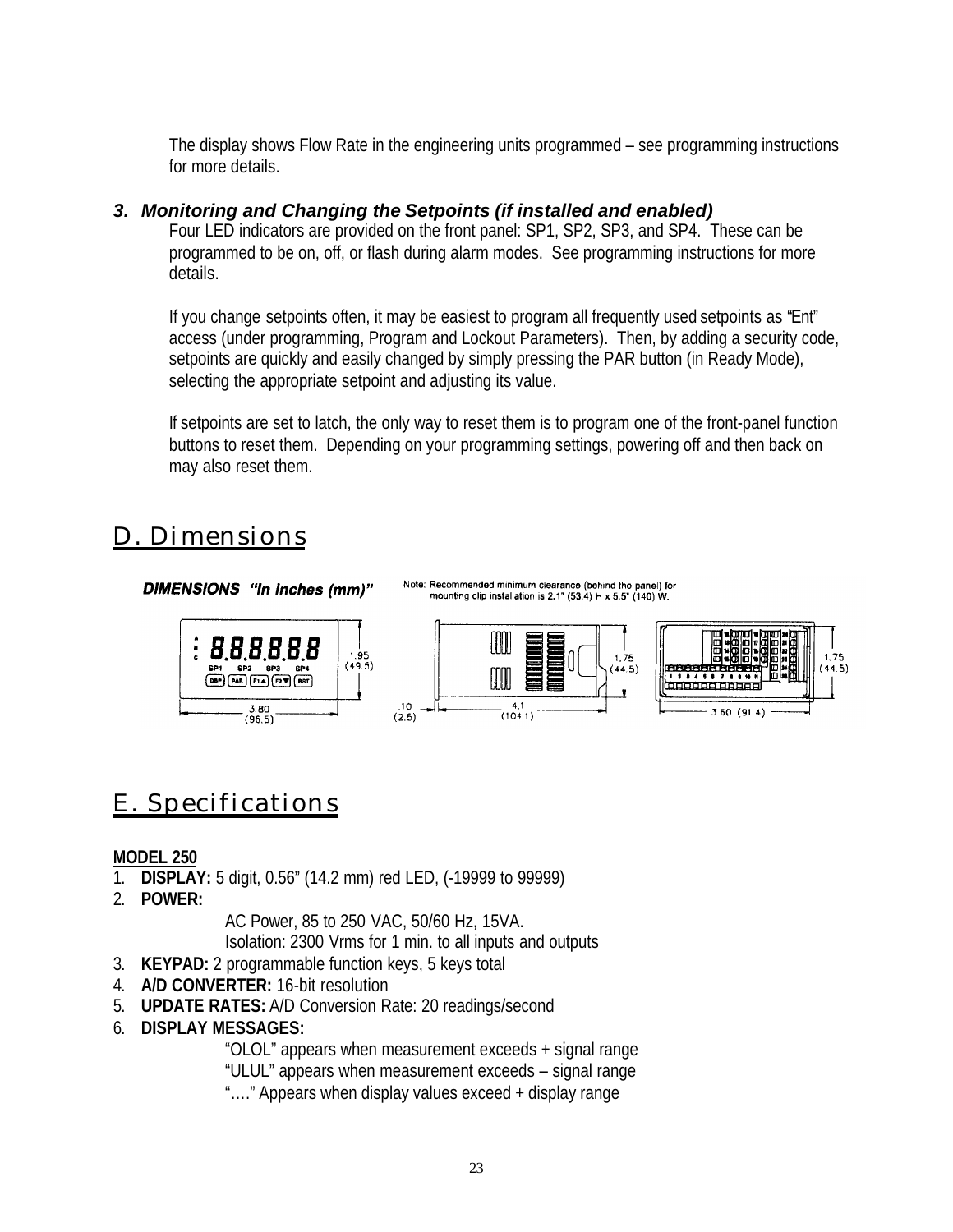"-…" appears when display values exceed – display range

# 7. **TOTALIZER:**

Function: Time base – second, minute, hour, or day Time accuracy: 0.01% typical Decimal point: 0 to 0.0000 Scale Factor: 0.001 to 65.000 Low Signal Cutout: -19999 to 99999 Total: 9 digits, display alternates between high order and low order readouts

### 8. **CUSTOM LINEARIZATION:**

Data Point Pairs: selectable from 2 to 16 Display Range: -19999 to 99999 Decimal Point: 0.000

9. **MEMORY:** Nonvolatile EEPROM retains all programmable parameters and display values

# 10. **ENVIRONMENTAL CONDITIONS:**

Operating temperature range: 0 to 50°C (0 to 45°C with any option cards) Storage temperature range: -40 to 60°C

Operating and storage humidity: 0 to 85% max non-condensing Altitude: Up to 2000 meters

# 11. **CERTIFICATIONS AND COMPLIANCES:**

UL Recognized Component, File #E179259

Recognized to U.S. and Canadian requirements under the Component Recognition Program of Underwriters Laboratories, Inc.

Electromagnetic Compatibility

Immunity to EN 50082-2 Emissions to EN 50081-2

### 12. **CONNECTIONS:**

High compression cage-clamp terminal block Wire strip length: 0.3" (7.5 mm)

Wire gauge capacity: (1) 14 AWG (2.55 mm) solid, (2) 18 AWG (1.02 mm) or (4) 20 AWG (0.61 mm)

### 13. **CONSTRUCTION:**

This unit is rated for NEMA 4X / IP65 indoor use. IP20 touch safe. Installation Category II, Pollution Degree 2. One piece bezel/case. Flame resistant. Synthetic rubber keypad. Panel gasket and mounting clip included.

14. **WEIGHT:** 10.4 oz. (295 g)

# **MODEL 251**

- **1. DISPLAY:** 5 digit, 0.56" (14.2 mm) red LED, (-19999 to 99999)
- **2. POWER:**

AC Power, 85 to 250 VAC, 50/60 Hz, 15VA. Isolation: 500 Vrms for 1 min. to all inputs and outputs

**3. KEYPAD:** 2 programmable function keys, 5 keys total

### **4. RATE DISPLAY:**

Accuracy: 0.01%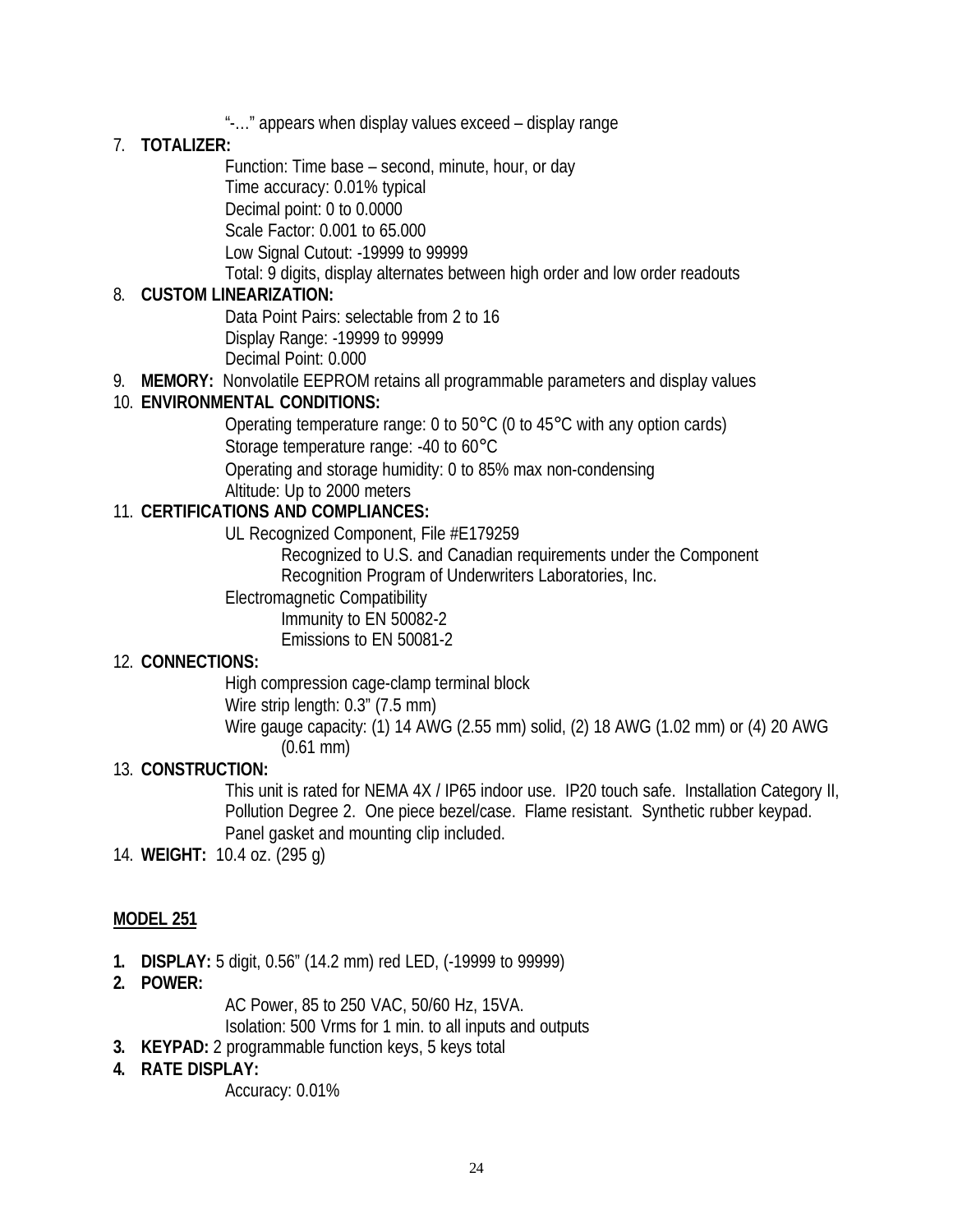Minimum Frequency: 0.01 Hz Maximum Display: 5 digits, 99999 Over Range Display: "r OLOL"

**5. COUNTER DISPLAYS:** Maximum display: 8 digits, 99999999 (greater than 6 digits display alternates between high order and low order)

### **6. INPUT A:**

LOGIC: Input trigger levels: low=1.5 V max, high=3.75 V min Model 106: current sinking, internal 7.8 Kohm pull-up to +12VDC All other models: current sourcing, internal 3.9 Kohm pull-down.

# **7. CUSTOM LINEARIZATION:**

Data Points: selectable from 1-9 Display Range: -19999 to 99999 Decimal Point: 0.000

**8. MEMORY:** Nonvolatile EEPROM retains all programmable parameters and display values

### **9. ENVIRONMENTAL CONDITIONS:**

Operating temperature range: 0 to 50°C (0 to 45°C with any option cards) Storage temperature range: -40 to 60°C

Operating and storage humidity: 0 to 85% max non-condensing Altitude: Up to 2000 meters

# **10. CERTIFICATIONS AND COMPLIANCES:**

UL Recognized Component, File #E179259

Recognized to U.S. and Canadian requirements under the Component Recognition Program of Underwriters Laboratories, Inc.

Electromagnetic Compatibility

Immunity to EN 50082-2

Emissions to EN 50081-2

### **11. CONNECTIONS:**

High compression cage-clamp terminal block Wire strip length: 0.3" (7.5 mm) Wire gauge capacity: (1) 14 AWG (2.55 mm) solid, (2) 18 AWG (1.02 mm) or (4) 20 AWG (0.61 mm)

### **12. CONSTRUCTION:**

This unit is rated for NEMA 4X / IP65 indoor use. IP20 touch safe. Installation Category II, Pollution Degree 2. One piece bezel/case. Flame resistant. Synthetic rubber keypad. Panel gasket and mounting clip included.

**13. WEIGHT:** 10.4 oz. (295 g)

### **OPTIONAL OUTPUT CARD**

### **1. OPTIONAL ANALOG OUTPUT CARD (250-10):**

Types: 0 to 20 mA, 4 to 20 mA, or 0 to 10 VDC Isolation to Sensor Common: 500 Vrms for one minute. Not isolated from all other commons. Working Voltage 50 V. Accuracy: 0.17% of FS (18 to 28°C); 0.4% of FS (0 to 50°C) Resolution: 1/3500